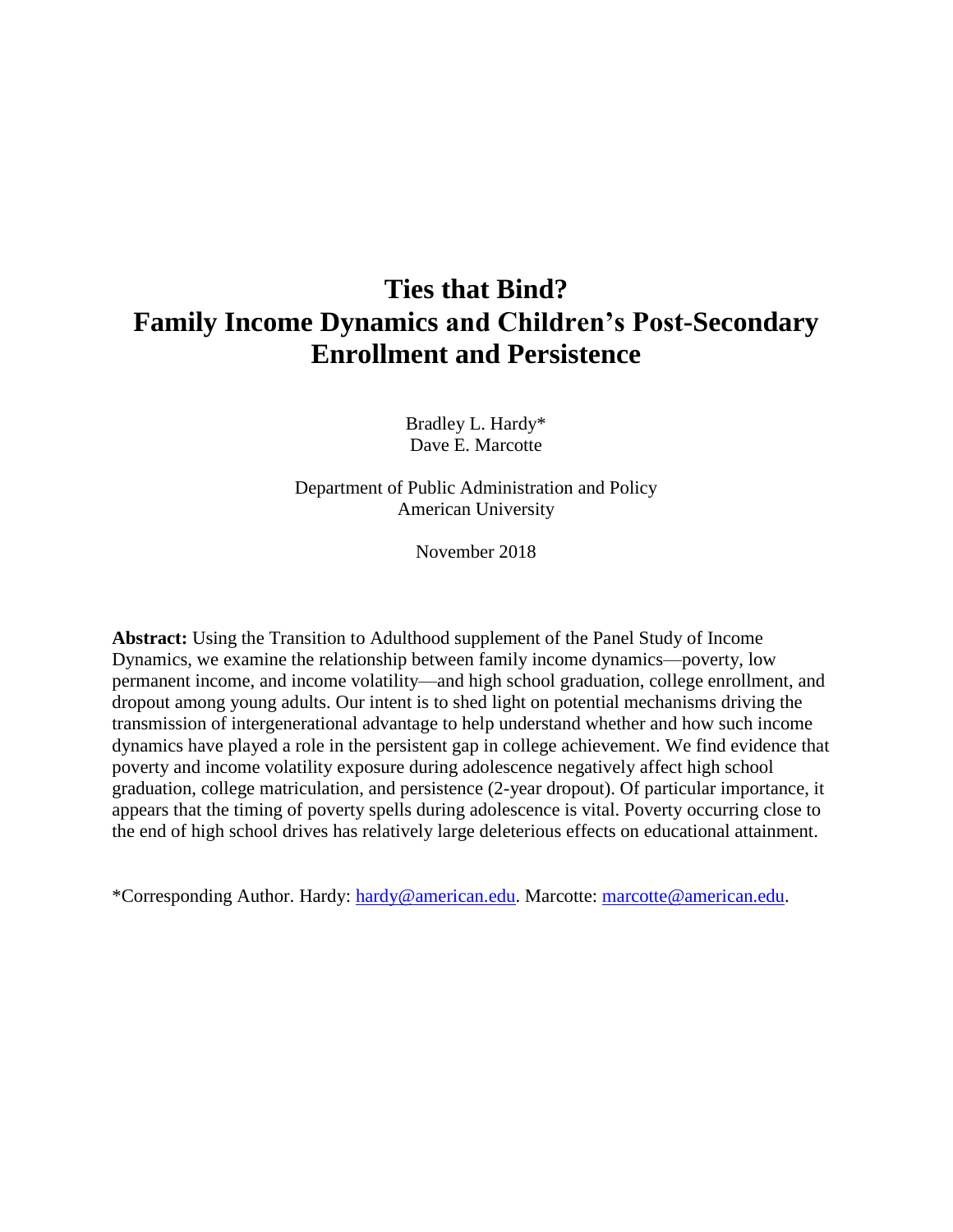# **1. Introduction**

Children from low-income families are not only less likely to enroll in college, those who do are the least likely to persist and earn a degree. Recent estimates show that fewer than a third of children from families in the lowest income quintile who start college persist to earn a degree, compared to more than two-thirds of their peers in the highest quintile (Bailey and Dynarski, 2012; Haskins et al. 2009). Thus, assessments of the overall positive returns to post-secondary education must reconcile this evidence with the negative consequences facing those who do not finish college. Accordingly, the possibility that education is potentially reinforcing rather than ameliorating inequality across generations has received a fair amount of attention (e.g. Duncan and Murnane, 2012; Fischer, 2016). In this paper, we study the impact of time spent in poverty and family income volatility during adolescence on limiting children's access to post-secondary education. To the extent that such income dynamics occur throughout middle and high school, they could operate as important mechanisms limiting upward mobility for those who need it most.

Our work is related to a broader literature on the rapidly rising cost of college and its effects on enrollment decisions, college retention, and dropout rates (e.g. Hemelt and Marcotte 2011, 2015). While federal financial aid is the primary buffer against these costs for pricesensitive students, the provision of aid is complex and often difficult for families to negotiate (Dynarski and Scott-Clayton 2008, 2013). This is likely an especially complex problem for children of families in poverty. The economic and family instability that is inherent in poverty spells may be an important barrier to college matriculation and completion—and upward economic mobility—for students from low-income families.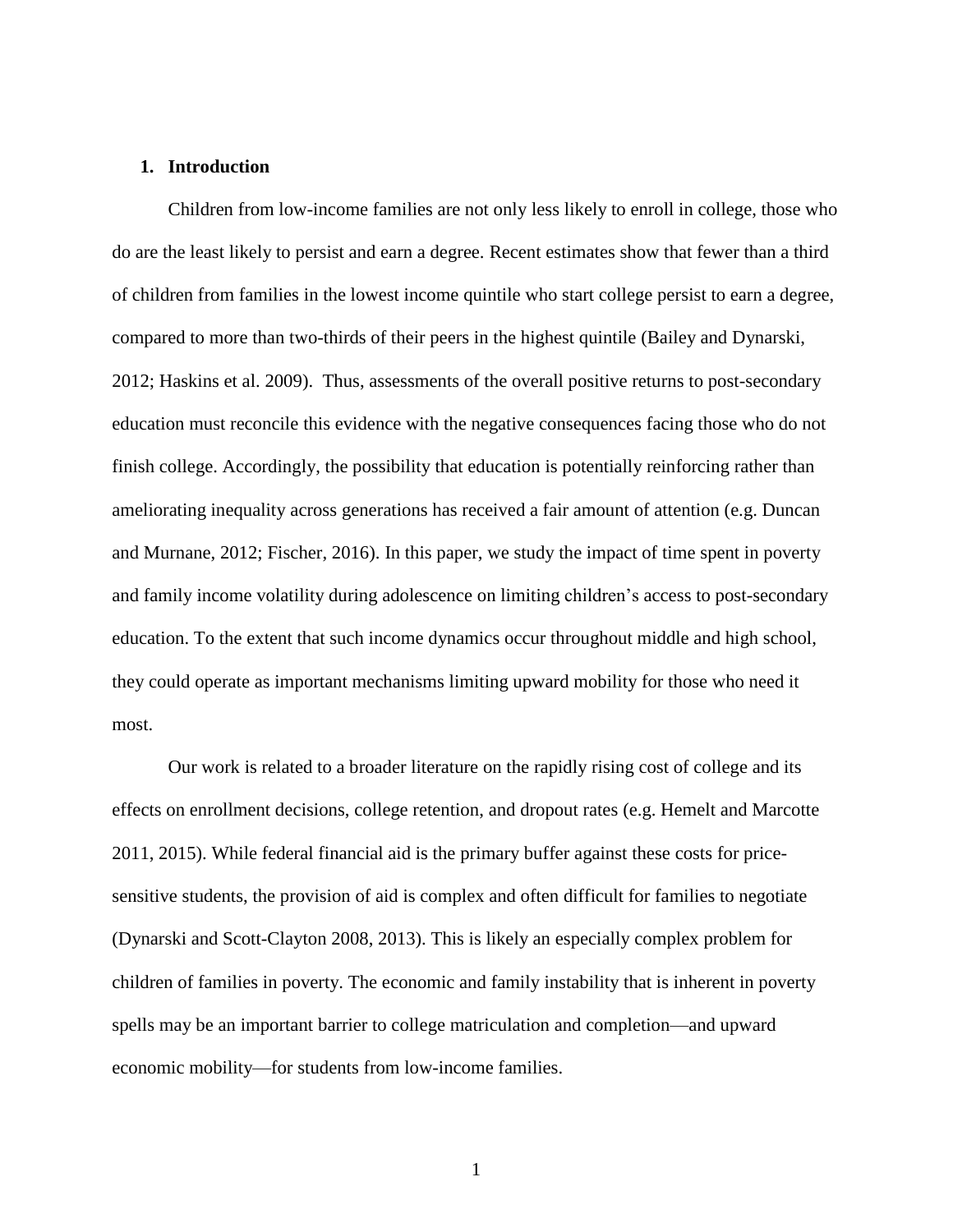We thus study the role of family income dynamics during secondary school on high school graduation, college enrollment, and college persistence (2-year dropout). Specifically, we evaluate the impact on these outcomes from exposure to (1) poverty over multiple years during adolescence, (2) low average or "permanent" income over these same years, and (3) volatility in family income. We believe our paper contributes to a broader understanding of the capacity and limits of higher education as a means to disrupt the inter-generational transmission of poverty, by including poverty spells and family income volatility during adolescence as a potential determinant of post-secondary decisions and success. As opposed to income level at a point in time, these income dynamics are an under-appreciated determinant of social opportunity.

We know that families with the lowest incomes have the least predictable incomes (Hardy and Ziliak 2014; Hardy 2017), and the decision to invest in college can be substantially complicated by low income and income volatility. As a result, children from low-income families could face a double burden: family support that is low on average, and less reliable. This could have a range of negative impacts during middle school and high school, including reduced engagement in academic activities (Gennetian et al. 2015), degrading the capacity to graduate high school and the decision to both enroll and persist in college. Concurrent with issues of student engagement and aptitude, the incidence of poverty, low income, and income volatility could make it more difficult for a family to plan for college (e.g. Mullainathan and Shafir 2013). Among students enrolled in college, family income dynamics can affect persistence. For example, students may feel pressured to supplement family income during transitory declines in income. On the other hand, transitory windfalls can simultaneously increase potential financial support, but also negatively affect financial aid eligibility and awards.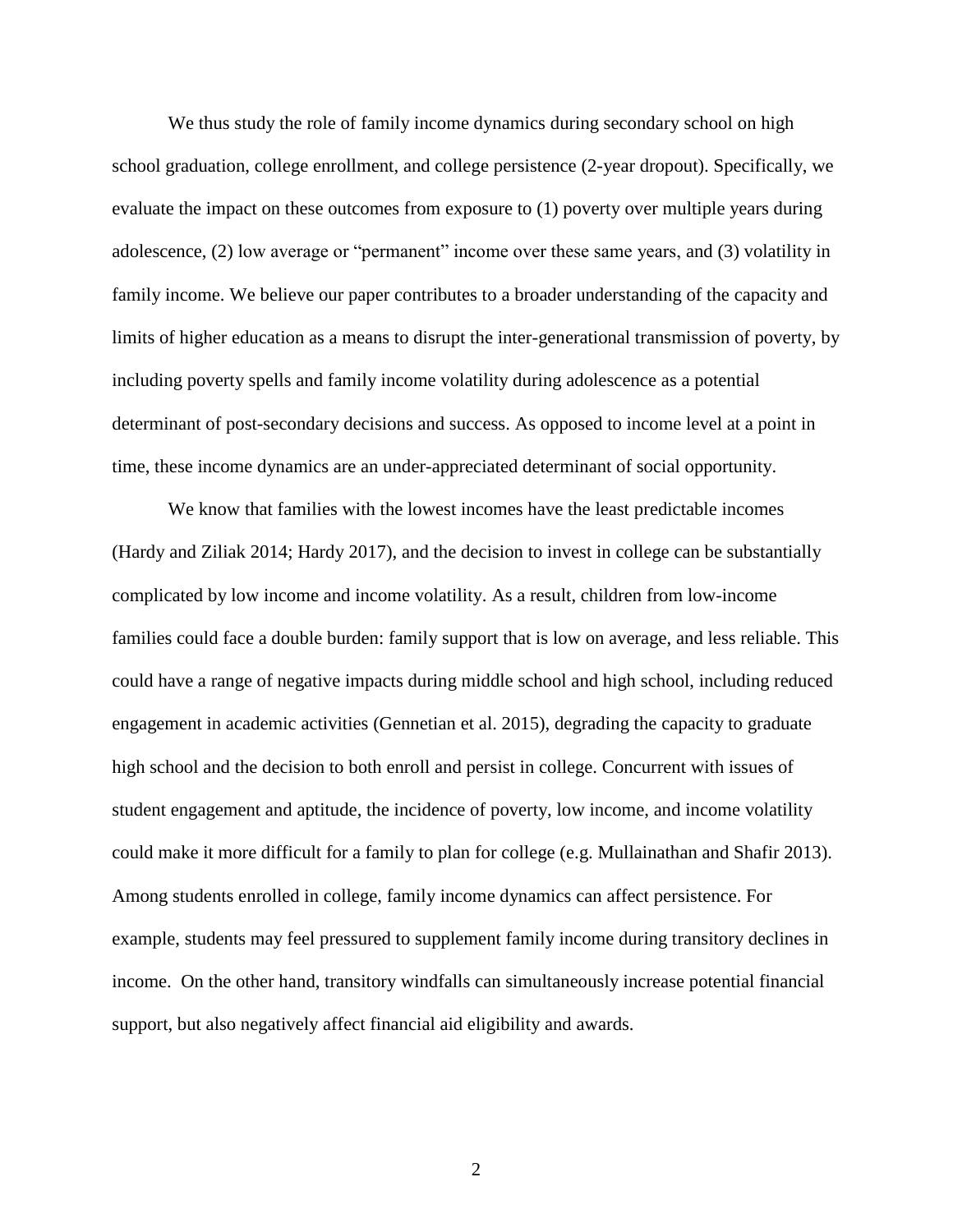In this paper, we make use of data from the Panel Study of Income Dynamics (PSID) and the PSID Transition to Adulthood supplement (PSID-TA) supplement to study the experiences of young adults as they finish high school and transition into the labor force and/or post-secondary education. We find that poverty, low-income, and intertemporal volatility in family income during adolescents can have important and persistent effects on high school graduation, college matriculation, and college persistence (2-year dropout). Notably, students who matriculate to community colleges are less likely to graduate than comparable peers with similar academic profiles who enroll in four-year schools. This may reflect family commitment or social barriers that directed them to community college in the first place. Wealth positively predicts attendance and matriculation, though less so than other factors like lower income, poverty, and both family and residential stability (e.g. Addo et al. 2016).

These results are relevant to a number of policy debates and audiences. First, understanding the importance of economic deprivation and instability within the family during a child's "launch" into adulthood can help in developing a fuller picture of the potential mechanisms of the transmission of intergenerational advantage and disadvantage. Second, it suggests that repeated and recent exposure to poverty and low income, as well as family income volatility, may play a role in the disappointing and persistent gap in college matriculation and completion rates between high and low-income students.

Moving forward, the experience of young adults starting college provides a good opportunity to consider and evaluate the extent to which Pell Grants, federally subsidized student loans, and related subsidies serve to ensure access to higher education among students from vulnerable financial backgrounds, or whether such interventions occur too late. This is especially true for the timing of our analysis, given that students are facing this decision point roughly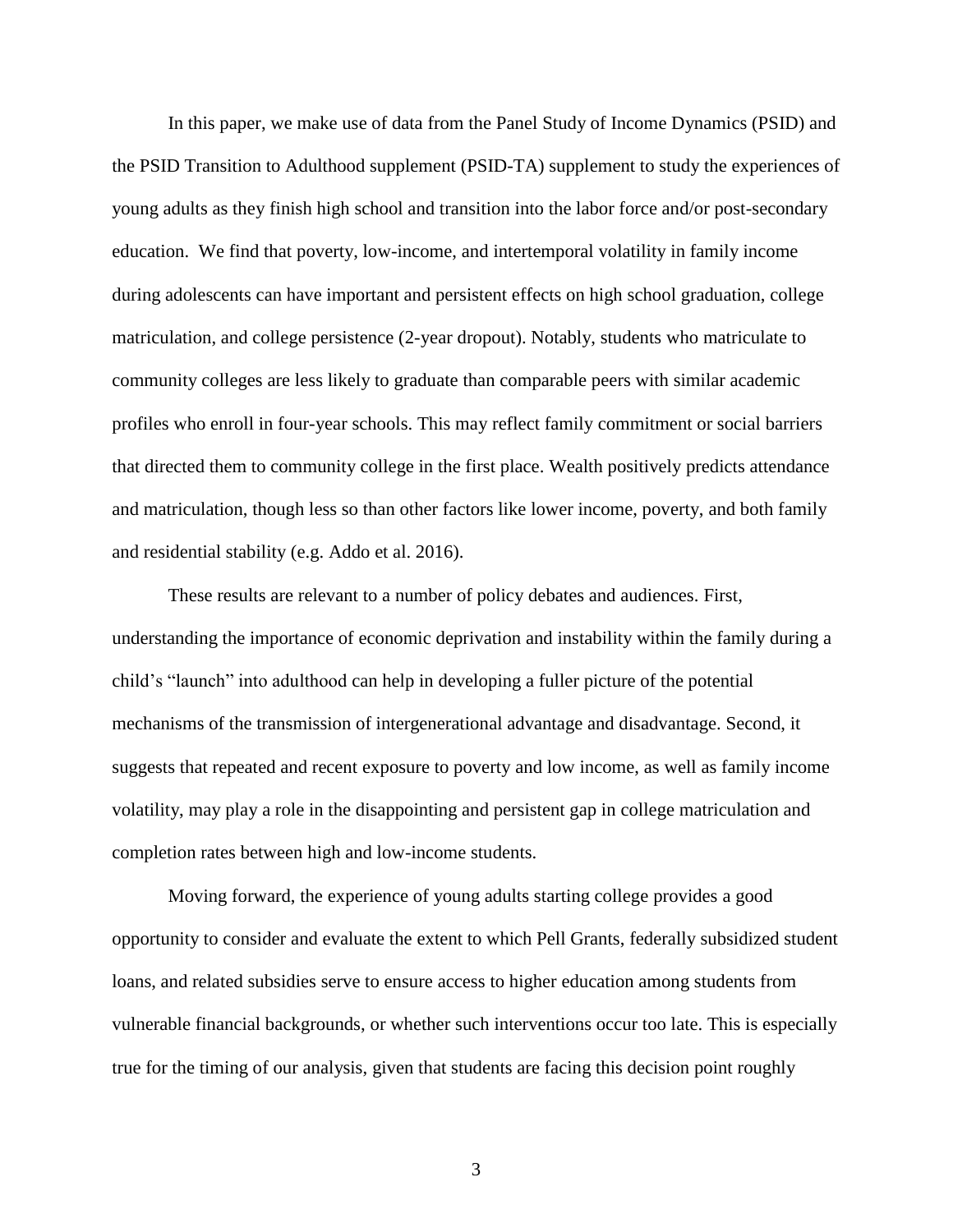around the time of the Great Recession. Pell grants are the most important federal need-based financial aid program. So, understanding the ability or limits of Pell and related programs to provide affordable access to college is a policy evaluation question of real importance. Relatedly, future work can provide additional evidence on the role of a college's institutional features, including measures of academic selectivity and affordability.

### **2. Background**

Concerns about the rising costs of higher education are ubiquitous in the United States. A number of studies have documented both the extent and origins of this run-up in costs (Bailey and Dynarski, 2012, and Ehrenberg, 2002). Other studies have assessed the extent to which these increases have played a role in the decline in college completion rates over the past several decades (Turner, 2014). This is a special concern for low-income families, who have experienced a relative increase in the rate of college matriculation over the late 20<sup>th</sup> century compared to the rates of students from higher SES families, for whom college access has long been assured.

Over the past two or three decades, however, the growing equality in college attendance has been accompanied by a divergence in rates of college completion (Oreopoulos and Petronijevic 2013). This growing inequality in college completion cannot be explained by differences in student ability (Bound, Lovenheim, and Turner 2010). Accordingly, a number of recent studies have explored institutional and other situational determinants that may have affected the ability of students from low-income families to succeed in college. Nonetheless, family income and wealth appear to be an important predictors of college persistence (e.g. Haskins et al. 2009; Pfeffer 2018).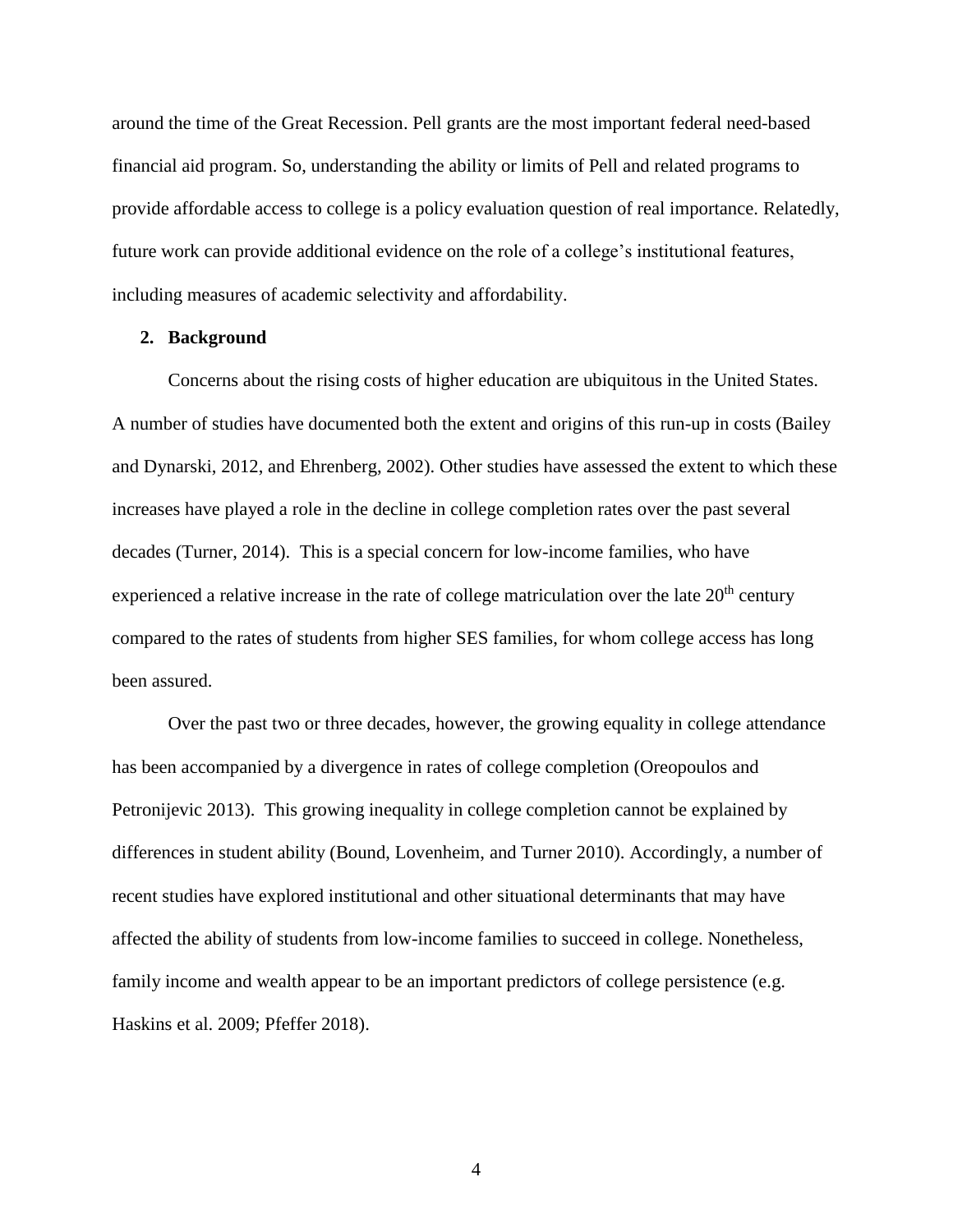We explore the potential role of exposure to poverty, low-income, and inter-temporal volatility in family income during adolescence in shaping high school graduation, college attendance, and college persistence. First, several previous studies have explored the link between family income, poverty, and socioeconomic outcomes (e.g. Duncan et al. 2011; Meghir and Palme 2005; Mullainathan and Shafir 2013). The low income associated with poverty could limit academic performance, therefore precluding college attendance for many otherwise capable young adults (e.g. Ladd 2012; Rothstein and Wozny 2013). Meanwhile, poverty is also often bundled with other forms of family and neighborhood instability—factors that enter negatively into an individual's human capital production function and therefore likely reduce high school graduation and college persistence. Students facing poverty and income volatility can face credit constraints and may also suffer disproportionately from information deficiencies related to financial aid throughout adolescence, the peak of the college-going process (e.g. Kane and Elwood 2000; Lochner and Monge-Naranjo 2012; Loury 1981). Even among families who typically live above poverty, many students and families will face one or more yearly spells in poverty (Hokayem and Heggeness 2014; Stevens 2012).

Income volatility potentially compounds the consequences of poverty and low income, as it is highest among socioeconomically disadvantaged groups—including blacks, low-income families, and those headed by an adult without a college degree (Hardy 2017; Hardy and Ziliak 2014; Keys 2009). Predating the Great Recession, survey data evidence suggests that income volatility among many American families has been on the rise<sup>1</sup> (Dynan et al. 2012; Gottschalk and Moffitt 1994; Ziliak et al. 2011). This increase has been attributed, at least in part, to increases in the volatility of labor market earnings, resulting from short term shocks and a

 $\overline{a}$ 

<sup>&</sup>lt;sup>1</sup> Dahl et al. (2012), using administrative data, find that there is no trend growth in the volatility of income over time.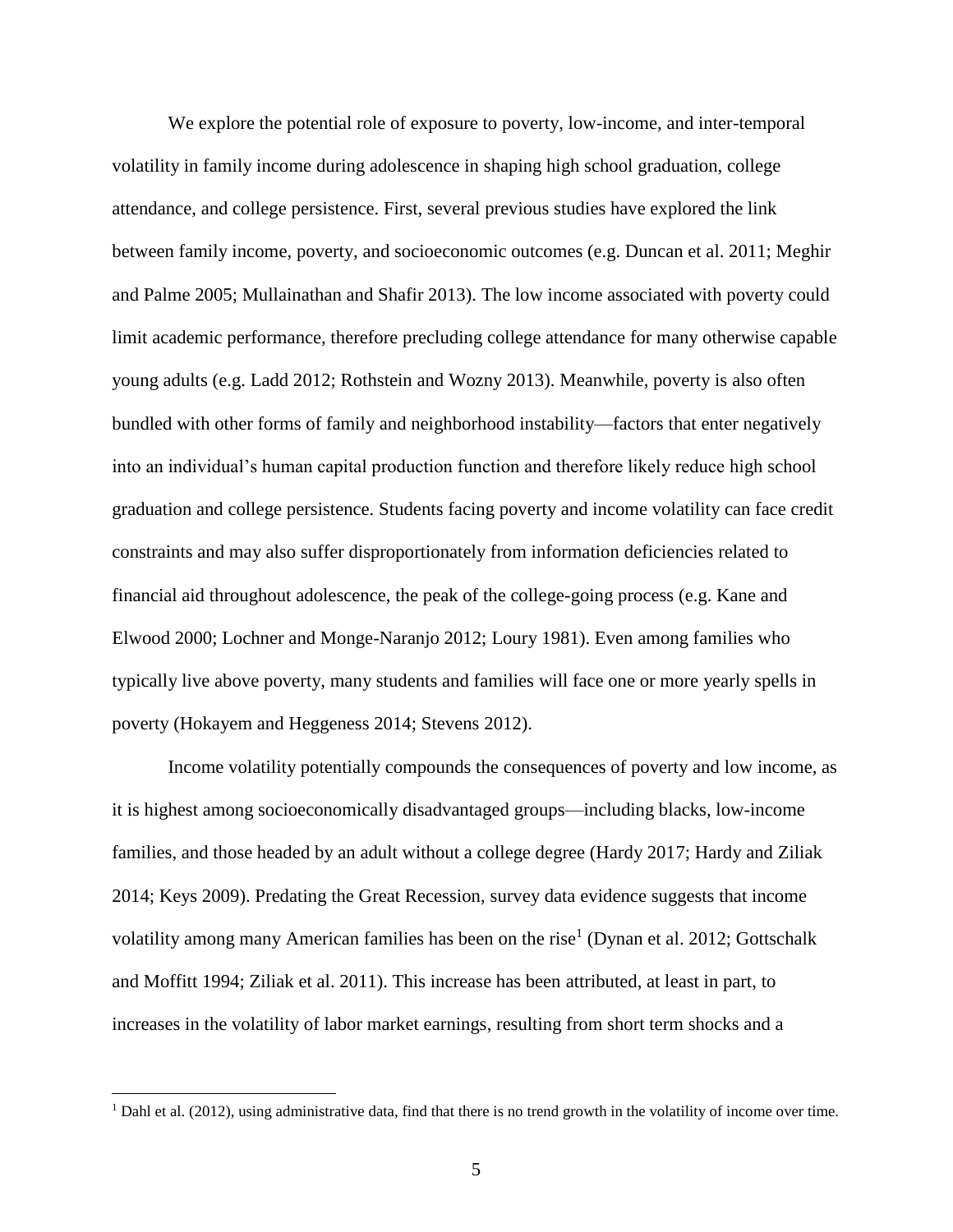structural change away from earnings protections traditionally offered by long-term employment contracts (Dahl et al. 2011; Gottschalk and Moffitt 2009). Low income families therefore rely on resources that are, on average, also more unpredictable. We do not yet have a full understanding of the implications of earnings and income volatility for workers' careers, their health, and family stability. Poverty and income volatility can result in stressors shaping development, attitudes, coping mechanisms, and problem-solving techniques later in childhood and into adulthood (Cunha et al. 2006; Gennetian et al. 2015; Hill et al. 2013; Lochner and Monge-Naranjo 2012). Through these channels, poverty and income volatility could impact educational outcomes for children.

While the transmission of socioeconomic status (SES) across generations is well established (Altonji and Dunn 2000; Charles and Hurst 2003; Solon 1992), less work exists examining the intergenerational educational consequences of repeated exposure to poverty or income volatility during adolescence. To help address this gap, we build on the work of Stevens and Schaller (2011), Hardy (2014), and Gennetian et. al (2015), which find that on its own, income volatility and job loss during childhood is associated with lowered child educational outcomes. 2

To the extent that households can borrow to smooth consumption against unanticipated income shocks, the permanent income hypothesis would predict income volatility and poverty spells to have little, if any, impact on human capital accumulation relative to poverty or low permanent income, as reflected via high school graduation or college attendance. This theory argues that families could save positive unanticipated transitory shocks in anticipation of future income swings.

 $\overline{a}$ 

<sup>&</sup>lt;sup>2</sup> There are many candidate explanations for this relationship, including family stress and dissolution, frequent moves between schools, and the need for children to work to supplement parental income.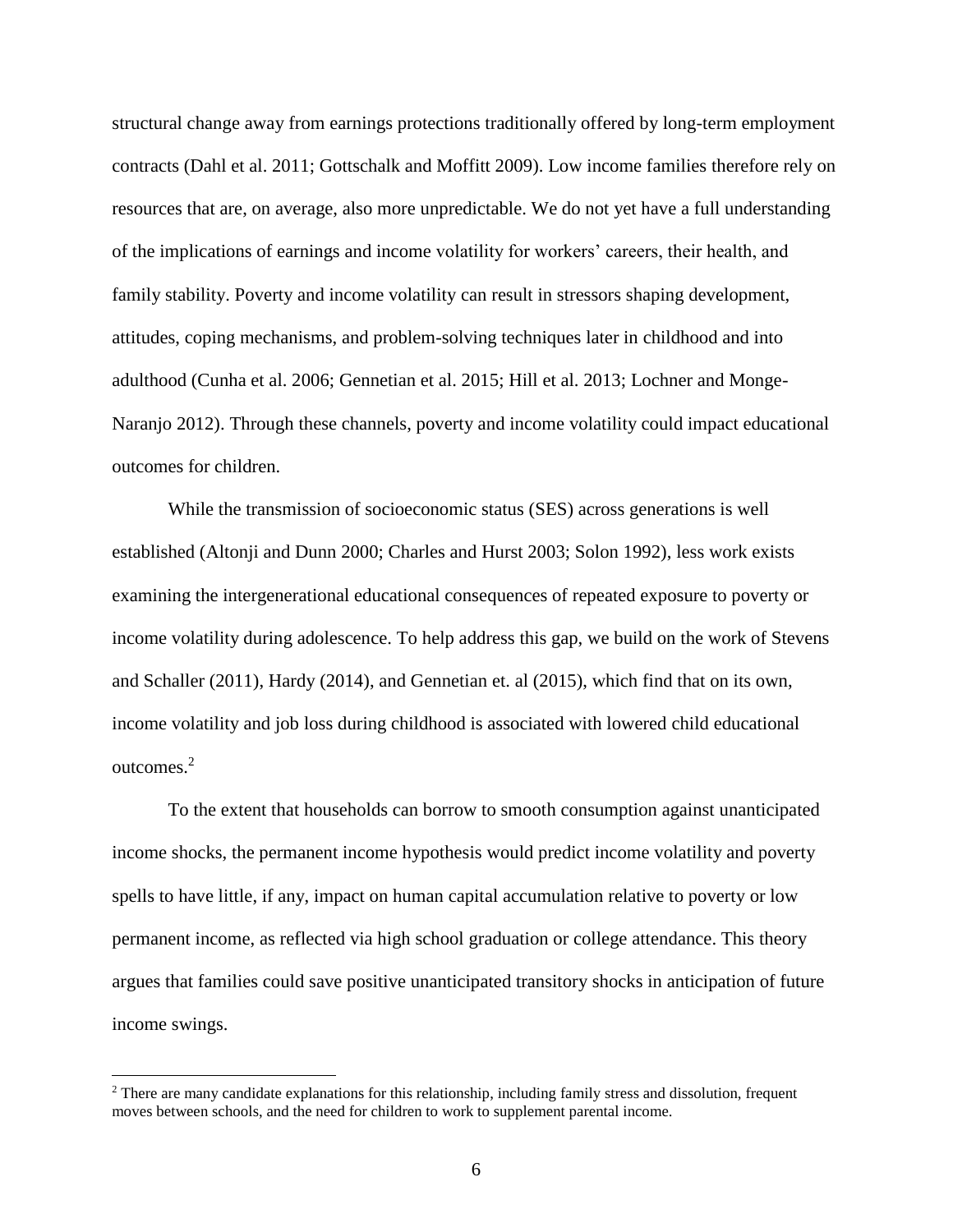Still, constant relative risk-aversion utility models of family consumption show that higher income variances could negatively impact parental human capital investment in children (Attanasio and Weber 2010). Moreover, market imperfections faced by parent borrowers can result in the denial of loans or credit that would facilitate college attendance and persistence (Heller 2008) in the face of negative income shocks. For families experiencing such market imperfections, poverty spells and income volatility could impact college persistence via lowered investments in adult children (Becker and Tomes 1986; Lochner and Monge-Naranjo 2012; Loury 1981; Mazumder 2005).

# **3. Empirical Model and Data**

Our conceptual framework is rooted in human capital theory, and within the mainstream of the economics of education and labor markets. Formally, we estimate the following regression models of income dynamics and high school graduation, college enrollment, and college completion:

$$
C_{it} = \alpha + \beta \sum_{t=1}^{t=5} P_{i,t} + \mathbf{X}\delta + \rho_t + \varepsilon_i
$$
 (1)

$$
C_{it} = \alpha + \beta \bar{I}_i + \gamma V_i + X\delta + \rho_t + \varepsilon_i,
$$
\n(2)

where C<sub>it</sub> measures various educational outcomes (e.g. high school graduation, college matriculation, or college persistence) for respondent *i* in year *t*,  $\beta \sum_{t=1}^{t=5} P_{i,t}$  measures 1 to 5 survey years of exposure to poverty during adolescence and prior to the transition into adulthood, I ̅ <sup>i</sup> captures the permanent income level of child *i*'s family over 5 childhood survey years prior to the transition to adulthood, and likewise  $V_i$  measures income volatility of child *i*'s family during adolescence. In models (1) and (2) we control for a vector  $X$  of socioeconomic factors including the family head's race and gender, family marital stability measured as the proportion of years the TA respondent resides in a household with married adults, residential stability as measured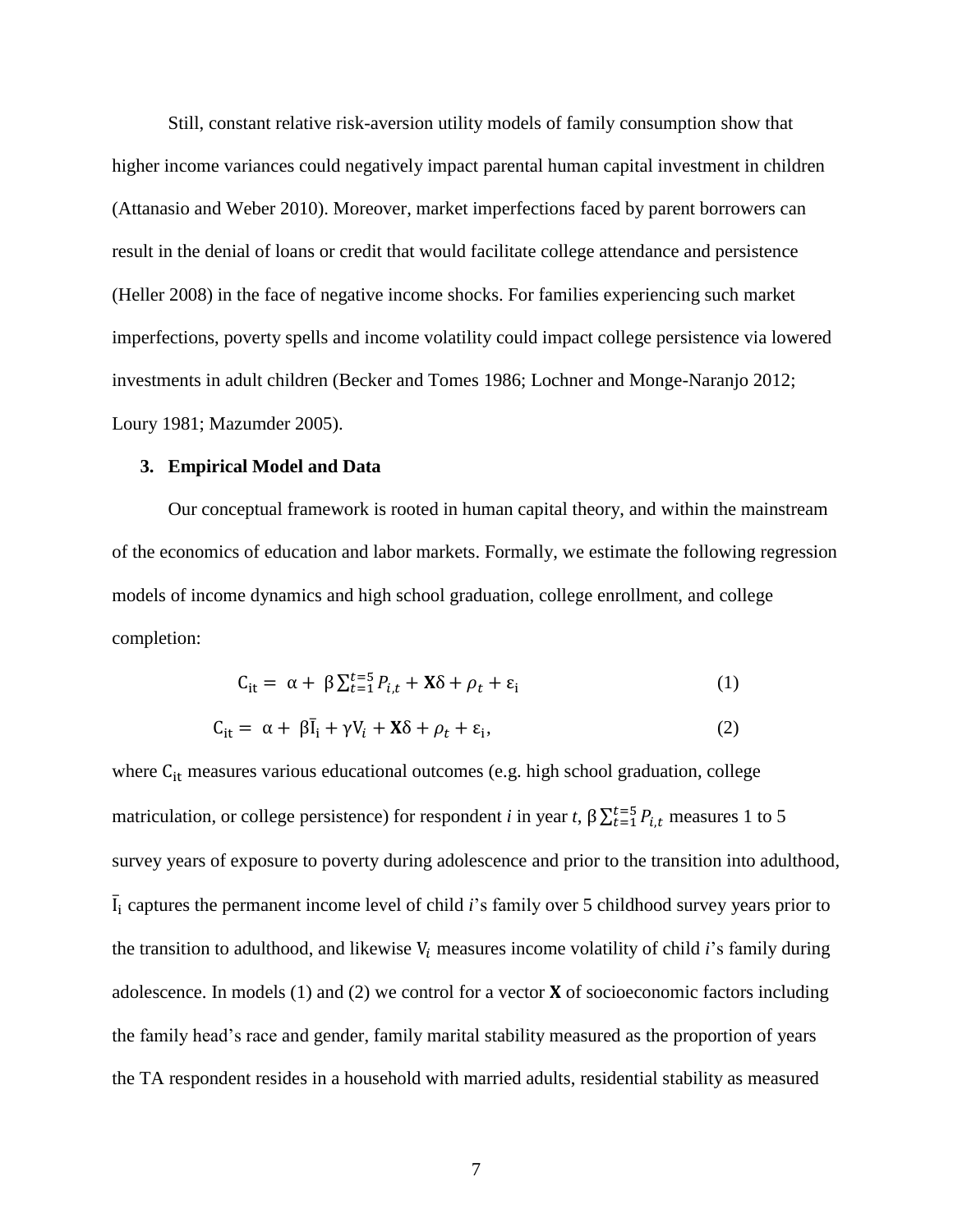by the proportion of years the TA respondent moves, the year a respondent "transitions" out of adolescence, and SAT/ACT scores, measured with error  $\varepsilon_i$ , and  $\rho_t$  is a common year fixed effect. For our study, transitory volatility  $(V_i)$  (Gottschalk and Moffitt 2009; Ziliak et al. 2011) will be defined by yearly deviations  $y_{it} - \bar{y}_i$  from mean parental income  $\bar{y}_i$  over the relevant time period *m* representing matriculation or graduation:

$$
Transitory Volatility = var(v_i) = V_i = \left(\frac{1}{T_i - 1}\right) \sum_{t=1}^{T_i = m} (y_{it} - \bar{y}_i)^2. \tag{3}
$$

*Transitory volatility* is a measure of risk due to temporary increases in economic hardship consistent with adverse events such as job loss, injury, divorce, or declining health (Dynan et al. 2012; Hardy 2014).

To study the importance of family income dynamics on transitioning adults we use data from the Panel Study of Income Dynamics (PSID) and its Transition to Adulthood survey (PSID-TA). The PSID is a well-known data set begun in 1968, collecting detailed economic, social, and demographic information on the initially surveyed families and their descendants. Over time, offspring of the families are followed as they age and begin their own families, resulting in a sample spanning multiple generations (McGonable and Schoeni 2006).

Beginning in 2005, the PSID began supplemental interviews with members of PSID households as they enter young adulthood. This supplement, the PSID-TA, was established to understand the educational, family, and economic decisions of young adults that the standard PSID missed in the past: young people who are dependent on parents and have therefore not entered the full labor force as a head of household, but that are no longer within the CDS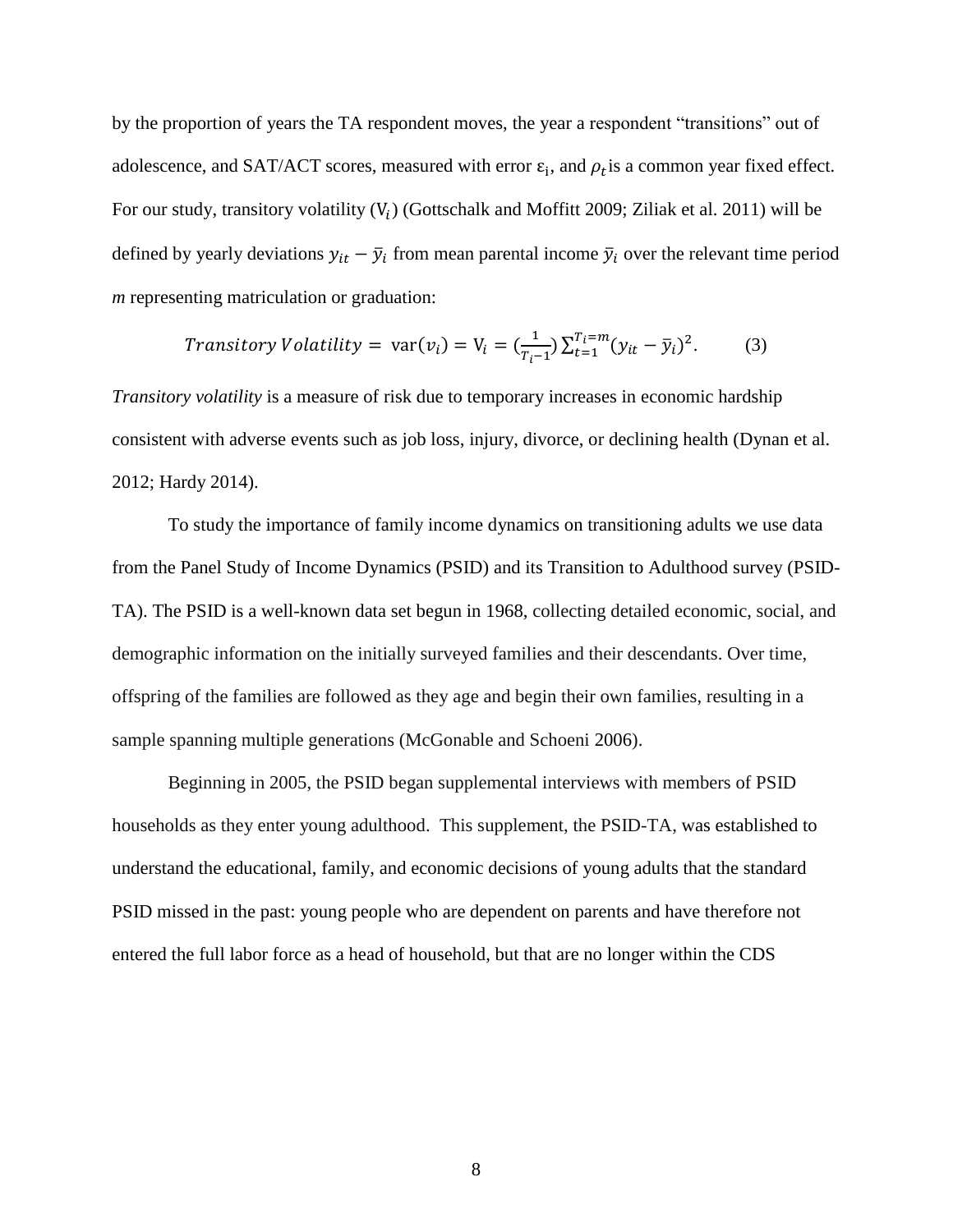module.<sup>3</sup> The PSID estimates that less than half of young adults will become heads or wives of their own PSID family before age 24.

To form our analytic data set we combine PSID family files (PSID-F) with PSID-TA files. We use the PSID-F to measure the income and structure (e.g. head's marital status) of the family in which a young adult spent her/his adolescence, prior to "transitioning" into adulthood. The PSID-TA collects supplemental information on PSID-F household members who: 1) are not household heads nor spouses of heads; 2) have turned 18 since the previous interview, and 3) have completed high school. Since 2005 the PSID-TA has been conducted biennially, collecting data on whether respondents have enrolled in, persisted in and graduated from college – as well as providing information on which college(s) a student attended.<sup>4</sup>

Using the PSID-TA, we define the transition year for each sample member as the first year in which they are observed after high school. We then use the PSID-F to measure family income level, poverty, income volatility, and head demographics during the five (biennial) surveys prior to the transition to adulthood. This period roughly covers the adolescent years of PSID-TA sample members. Our PSID-TA cohort sample contains youth transitioning to adulthood in 2005, 2007, 2009, 2011 and 2013. The 2015 PSID-TA data are used only to collect follow up information. Dollar denominated values are adjusted for inflation using the CPI-U personal consumption expenditures deflator.

We use these data to model how high school graduation, college enrollment, and college persistence of young adults are affected by inter-temporal changes in their parents' income during adolescence. Importantly, the results will describe whether and how these outcomes are

 $\overline{a}$ 

<sup>3</sup> PSID-TA sample members are children from the CDS sample who have reached the age of 18. They are surveyed as part of the Transition to Adulthood sample until they reach the age 25, or they form their own households, whichever comes first.

<sup>4</sup> The PSID-TA also collects information about respondents' employment, family formation and other topics.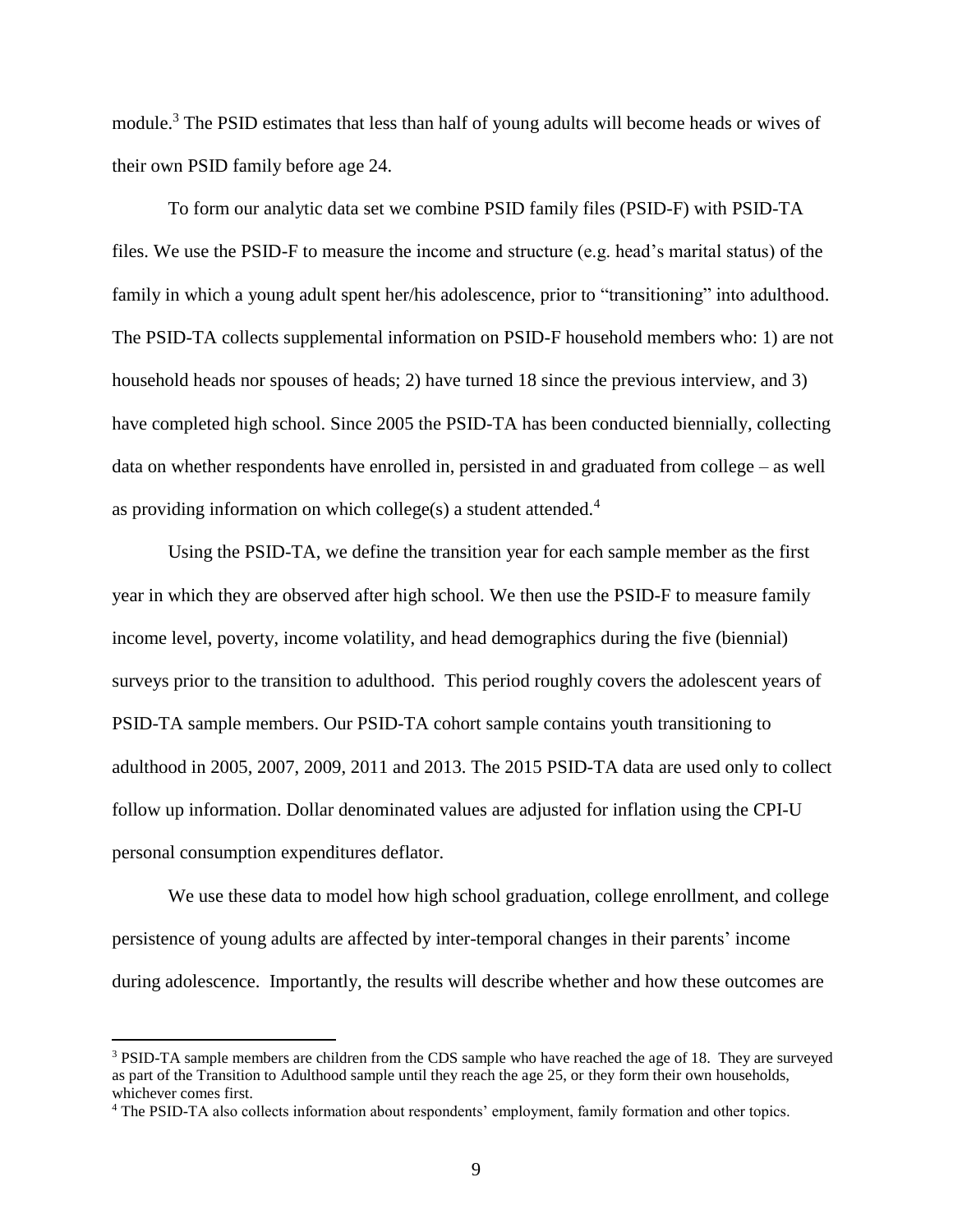differentially affected by parental income level and income dynamics—poverty spells and volatility. In each survey year, there are typically more than 1,000 young adult respondents. Of these, approximately 600 enroll at a post-secondary institution immediately after high school. In one sample year (2005) 75 students stopped attending college (without earning a degree/credential). Over the course of 5 survey years, the size of the PSID-TA has increased.

#### **4. Descriptive Statistics and Trends**

#### [Table 1 here]

Our sample allows us to construct snapshots of the association between income dynamics, socioeconomic characteristics, and our selected set of outcomes: high school graduation, college matriculation, and dropout chances. About 17 percent of the respondents are black and 48 percent are female. 85 percent of the sample graduates from high school, while almost 70 percent enroll in college within a 2-year period from being surveyed. Among those, 55 percent are still enrolled in college within 2 years of initial enrollment. The average TA respondent lived in a household that experienced roughly ½ a year in poverty over a 5-year period. Measures of family stability show that adolescents in the sample move 25 percent of the time over the 5-year survey period, and the typical respondent lived in a married household almost 70 percent of the time.

### [Figures 1-3 here]

To begin to understand the relationship between economic deprivation and educational outcomes, consider the unadjusted associations presented in Figures 1-3. Figure 1 focuses on exposure to poverty from 1 to 5 survey years. First, we observe that the proportion graduating from high school falls from almost 90 percent when never exposed to poverty, to just over 80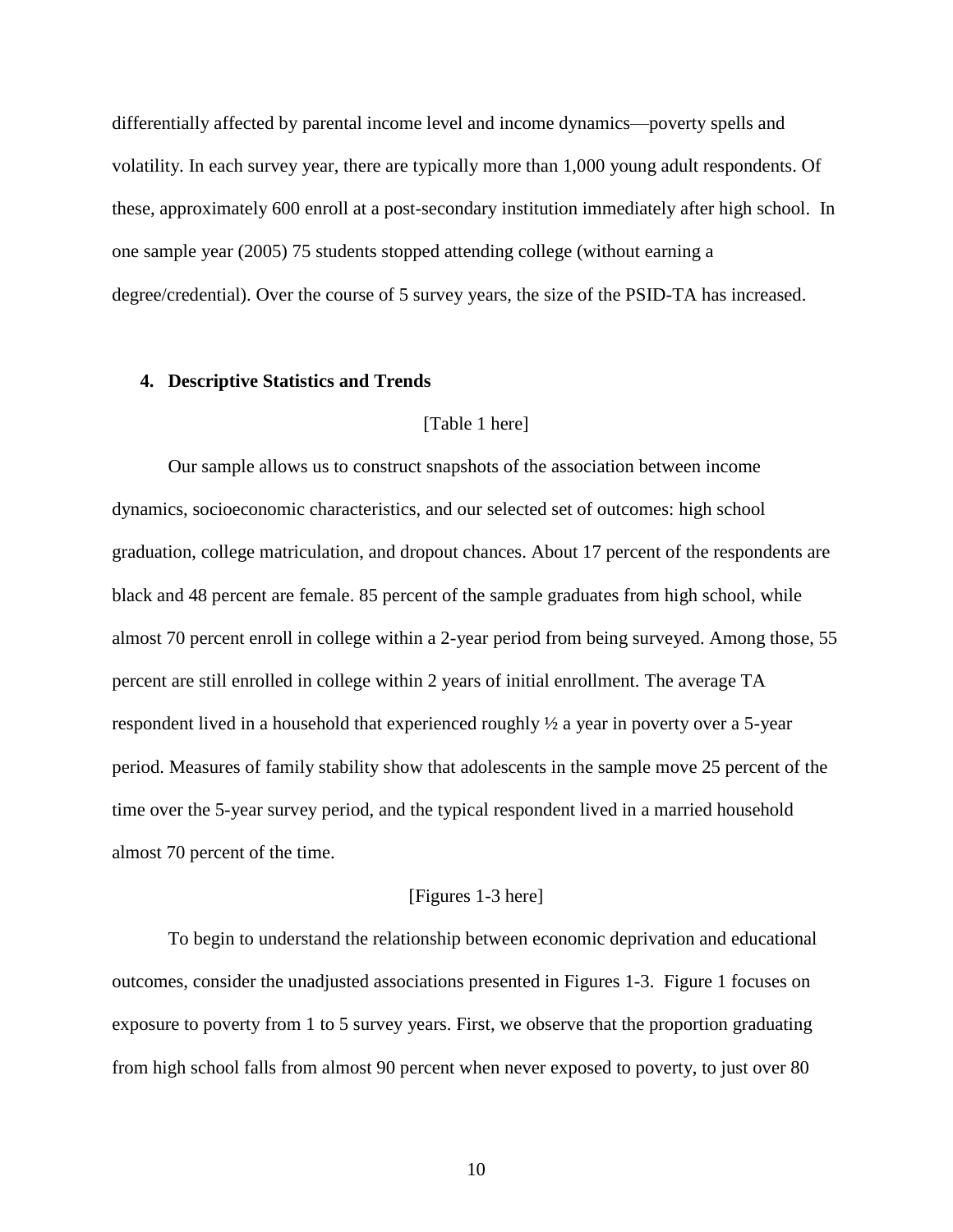percent when exposed to poverty for 1 year. Additional years in poverty are associated with a lowered likelihood of graduating from high school, falling to as low as 60 percent for those exposed to 4 or 5 years in poverty. College attendance follows a similar pattern, falling from roughly 60 percent for young adults who do not experience poverty in adolescence, to just over 40 percent for those who experience 2 years in poverty—after which college matriculation falls to below 40 percent for those in poverty over 4 or 5 years. The proportion of attendees who persist in college falls from roughly 60 percent (no years in adolescent poverty) to under 30 percent with 3 years in poverty, falling further to under 20 percent with 4 or 5 years in poverty.

While poverty thresholds are important for assessing well-being and determining program eligibility criteria, it is worthwhile documenting the link between deep poverty exposure and educational outcomes. Deep poverty, defined as income below 50 percent of the poverty line, follows more of a u-shape with respect to educational outcomes. For high school graduation, exposure to deep poverty reduces high school graduation from over 80 percent (no years in deep poverty) to 60 percent with 2 years of deep poverty exposure, but this graduation rate rises from just over 40 percent to over 70 percent for young adults who experienced 4 to 5 years in deep poverty. A similar pattern holds for college matriculation within two years, though the levels of attendance are lower relative to high school graduation. On the other hand, no TA survey respondents who experience 4 or 5 years of deep poverty as adolescents go on to remain enrolled in college.

Though the plight of those in deep poverty is, by definition, admittedly dire (e.g. Shaefer et al. 2015), another group that merits attention include the near-poor—individuals and families who are above the poverty threshold but by margins small enough to put them at greater risk for transitions into poverty (Hokayem and Heggeness 2014). We observe (Figure 3) that high school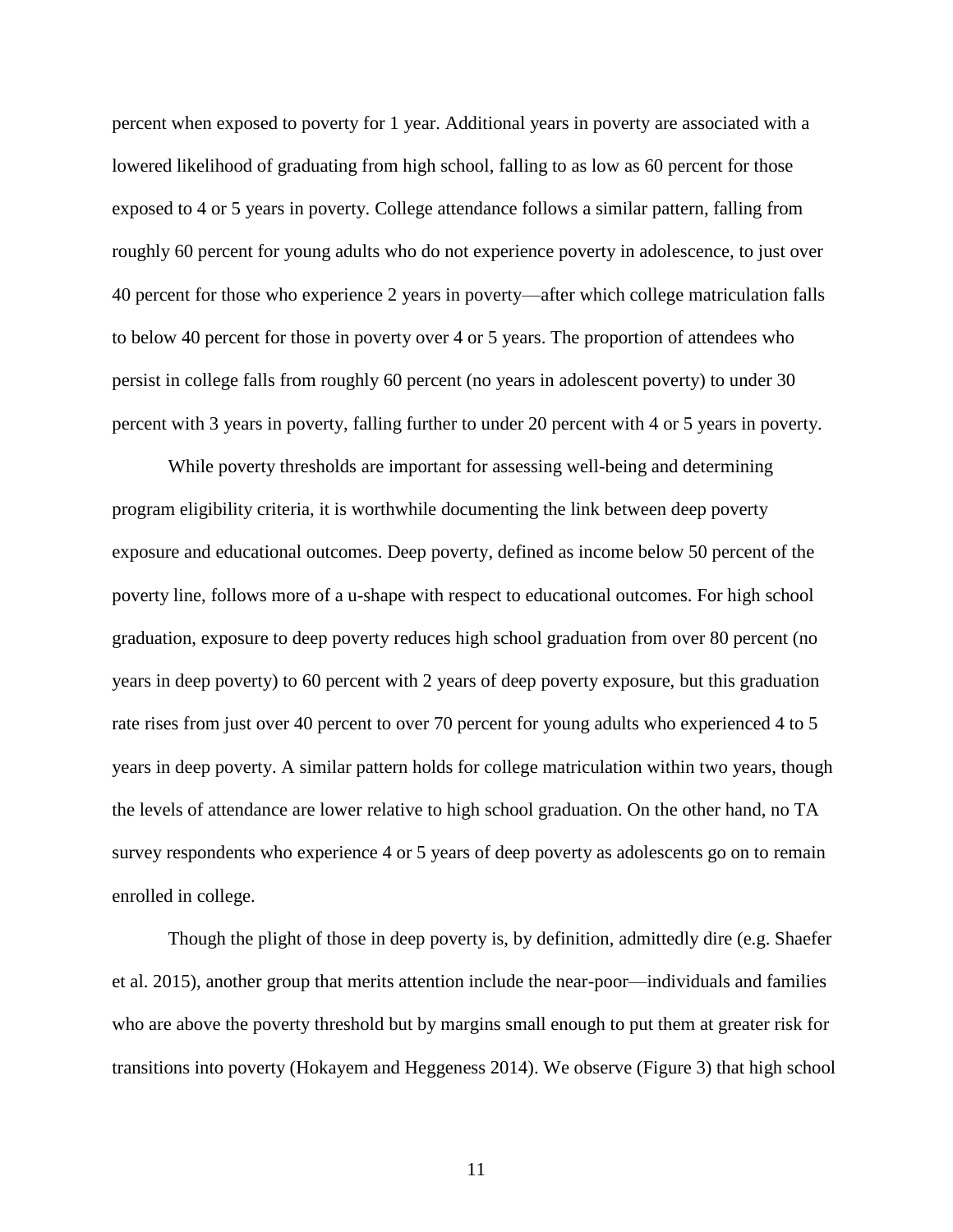graduation rates decline almost linearly with additional years in near-poverty, below 200 percent of the federal poverty level—from well over 90 percent with no near-poverty exposure to under 80 percent with 3 years of near-poverty exposure. College attendance seems to be more immediately impacted by near-poverty exposure, falling from over 80 percent with no nearpoverty exposure to roughly 50 percent with 3 years of exposure. College persistence drops from 60 to 50 percent and holds while moving from no near-poverty exposure to anywhere from 1-3 years of near poverty exposure, before dropping to 30 percent persistence rates with 4 and 5 years of near-poverty exposure.

# **5. Regression Results**

The results shown in Tables 2-7 are linear probability models of high school graduation, college attendance, and college persistence. Table 2 estimates the relationship between time in poverty during adolescence and the likelihood of graduating from high school. In all models, we control for basic demographic characteristics and transition year fixed effects. These year effects are included to control for any impacts of changing labor market conditions during the Great Recession. As our models generally follow the same specification, we provide a detailed explanation of the contents of results in Table 2; we then provide a briefer summary of results shown in Tables 3 and 4.

### [Table 2 here]

In the first column of Table 2, we estimate the relationship between family poverty in the survey just prior to transition and high school graduation. Recall that the transition year is the first survey conducted following a PSID-TA member's 18<sup>th</sup> birthday and completion of high school (whether or not a high school diploma was earned). These interviews were typically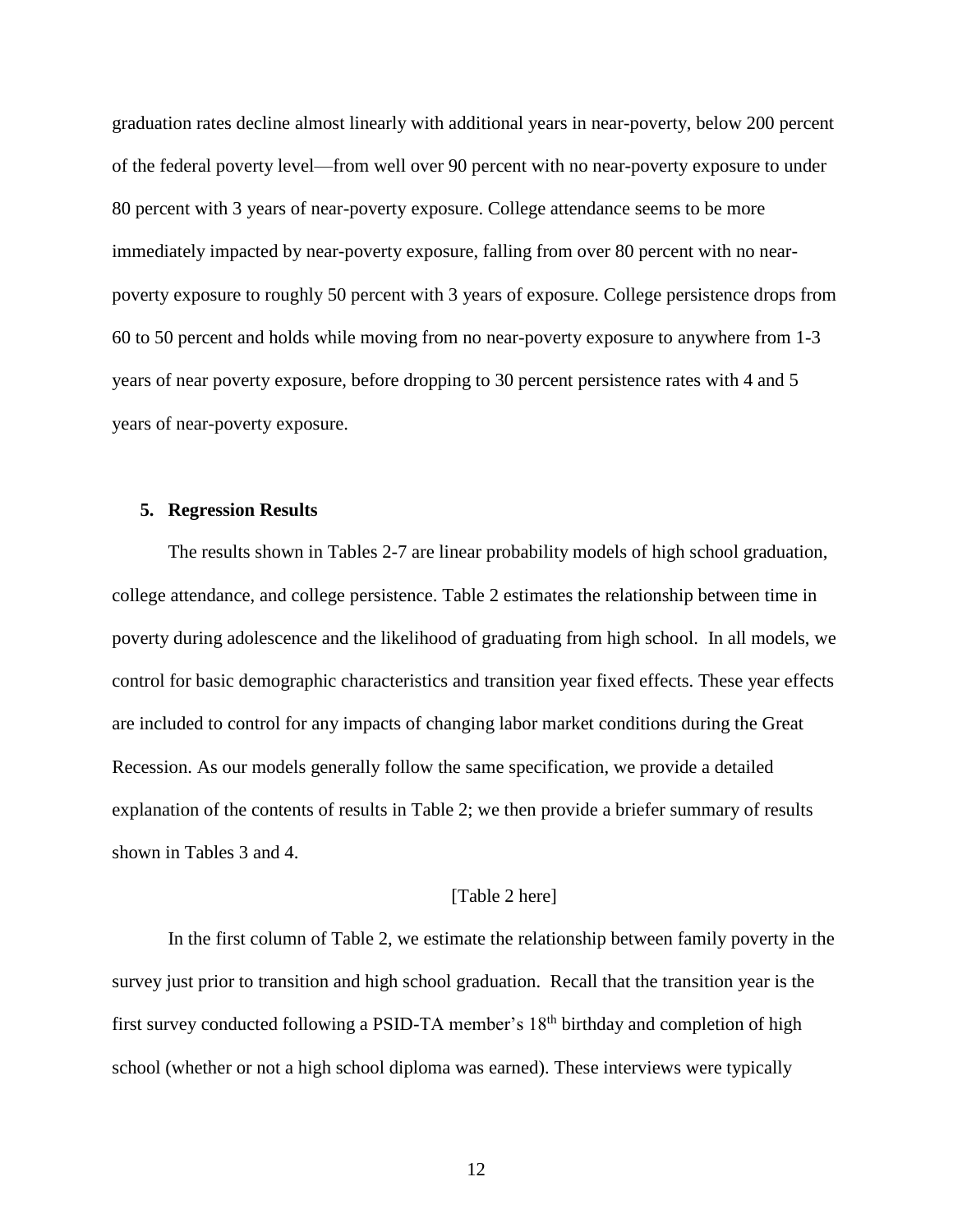conducted when the teen would have been in  $11<sup>th</sup>$  or  $12<sup>th</sup>$  grade. We estimate that the likelihood of graduating from high school was 0.26 lower for adolescents whose families were in poverty during that period. This is a very large effect size – the mean graduation rate for the sample is 0.86. Of course, this estimate is affected by many potential confounders: Those in poverty just prior to finishing high school may have been in poverty for many years before that; or, their families experienced other problems that affected educational attainment. In these and all models, we control for transition year fixed effects.

To assess these threats, we use the panel features of the PSID to assess the impact of persistent poverty and family changes during adolescence on the likelihood of graduating from high school. In column 2, we include a series of indicator variables measuring the number of survey years that a respondent's family lived in poverty prior to transition. Since the PSID is biennial, this spans the period from approximately ages 8 to 18. It is clear that any time in poverty during this period limits the chances of graduating from high school. About 25 percent of adolescents live in a family that will experience a spell of poverty between the ages of 8 and 18. Even one year of poverty is associated with a 0.085 decrease in the likelihood of high school graduation. For those whose families experience more than one year in poverty (about 10 percent of our sample), the chances of high school graduation fall by 0.25 to 0.33.

In column 3 we add in controls for family disruptions that are associated with poverty. These include residential moves and the dissolution/formation of marriages. We find that the likelihood of high school graduation declines substantially with the number of residential moves a family makes during a child's adolescence and increases with the time her/his parents are married. Clearly these measures of household stability are related to family poverty. Nonetheless, controlling for household stability we estimate that even one year in poverty is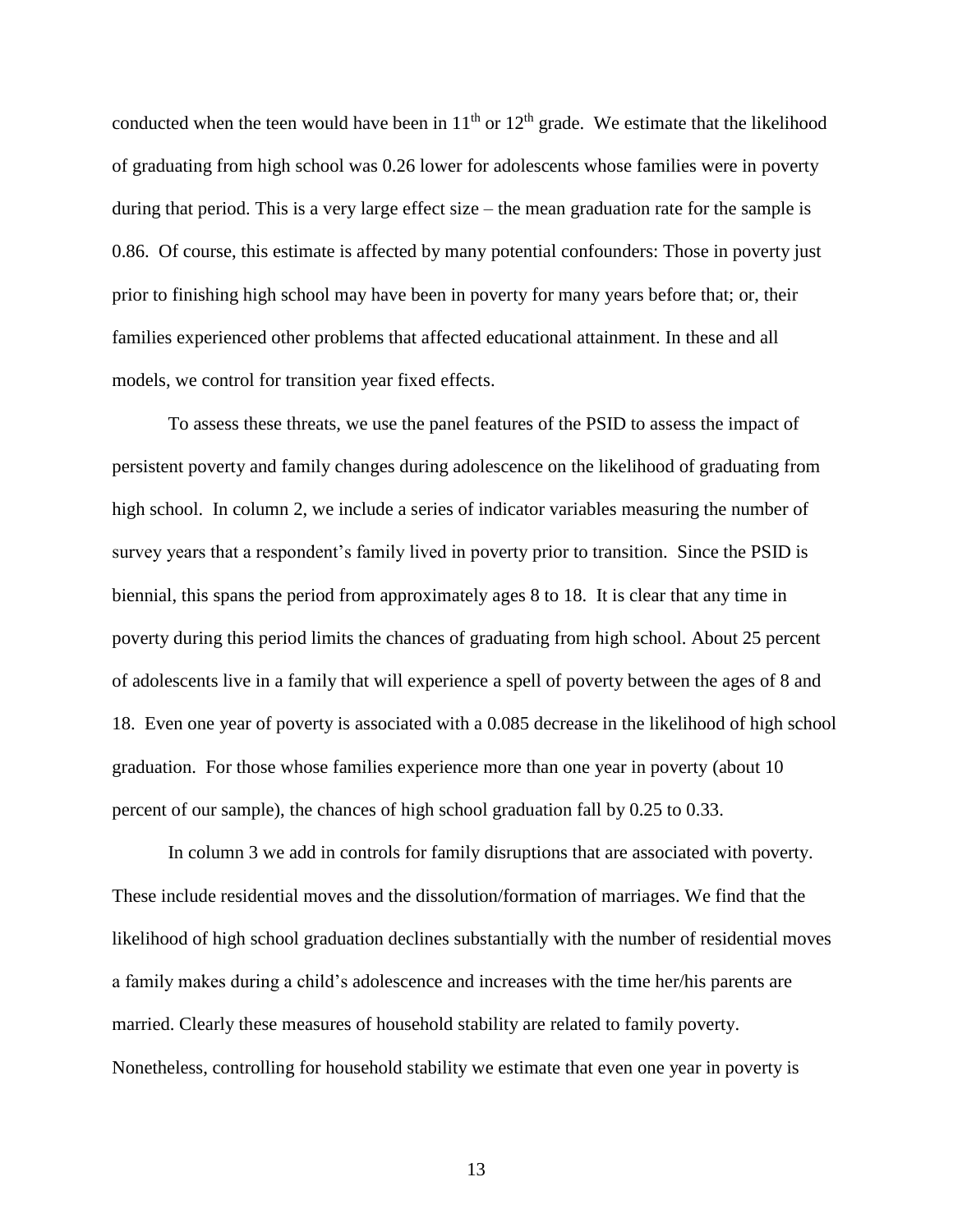associated with a 0.053 decrease in high school graduation propensity, while multiple years in poverty reduce the likelihood from 0.14 to 0.24. Informed by relatively recent scholarship emphasizing the potential role of family wealth (e.g. Hamilton et al. 2015; Pfeffer 2018; Reeves 2017), we include a set of models controlling for a logarithmic transformation of family wealth in the previous survey year.  $5$  This measure is inclusive of home equity, and we initially find that wealth is associated with an increased likelihood of high school graduation by 0.005.

In column 4 we add in controls for performance on standardized college entrance tests.<sup>6</sup> This further attenuates the impact of poverty on the likelihood of graduating from high school – the coefficient on one year in poverty is now statistically insignificant, though the coefficients on multiple years remain large and statistically significant, ranging from -0.09 to -0.20. Of course, it could be that poverty in high school affects attainment via reducing achievement in school as measured by standardized tests.

In column 5 we include measures of the number of years in poverty, as well as an indicator of whether one of those years was the year prior to transition, along with controls for family stability and achievement. Interestingly and importantly, it appears that the relationship between adolescent poverty and high school graduation is driven mainly by family poverty in the survey year prior to transition. We estimate that the likelihood of graduating from high school is 0.12 lower for teens living in poor families late in high school than comparable peers. This might be due to the financial demands that family poverty places on 17 and 18-year-olds to contribute to household income. Or, it could be due to changes in expectations about educational

 $\overline{a}$ 

<sup>&</sup>lt;sup>5</sup> For families with negative or no wealth, we assign a value of one dollar prior to log transformation.

<sup>6</sup> We include math and reading scores on the SAT and/or ACT. We also include indicator variables measuring whether or not a student took these exams, as this may signal attainment goals.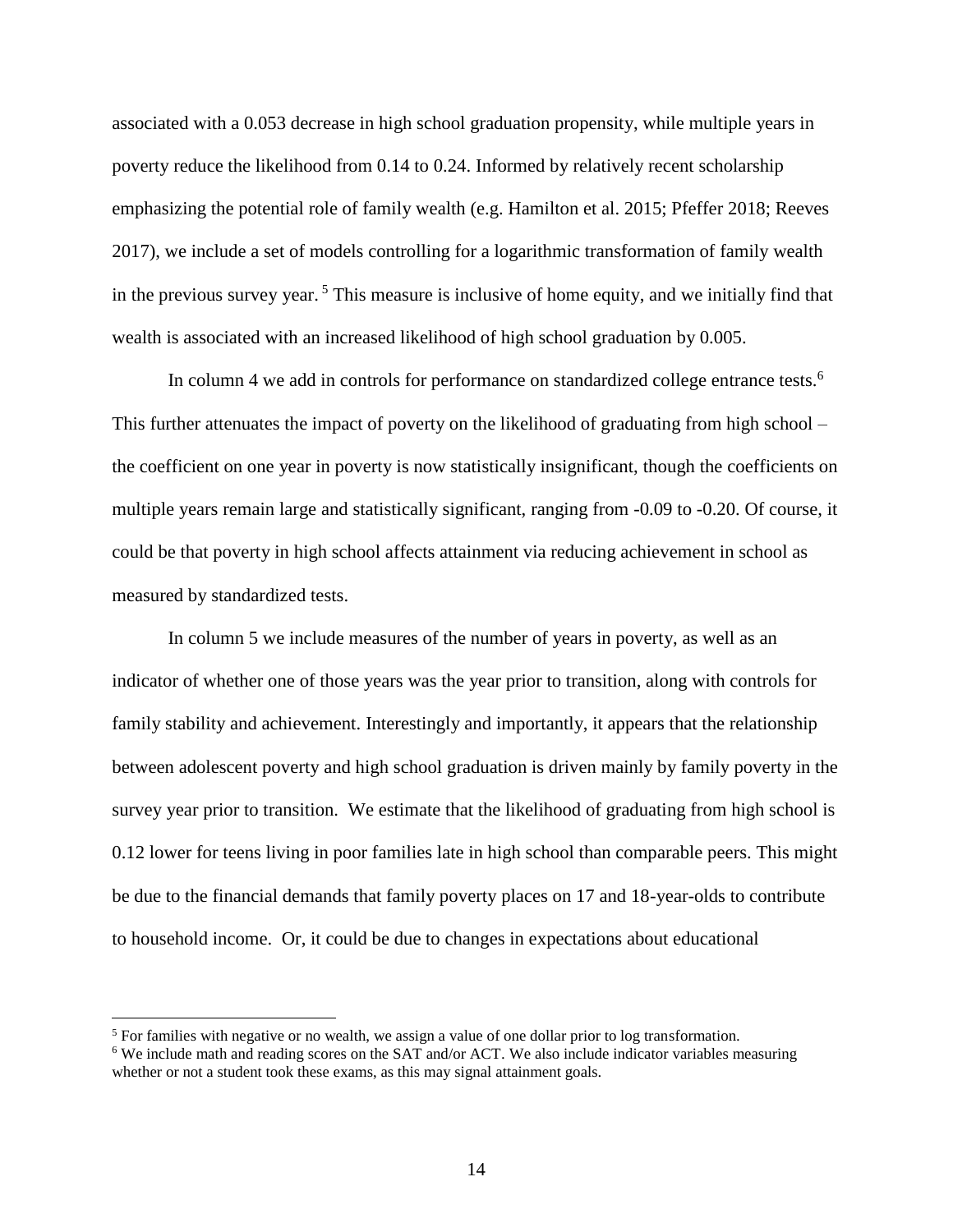opportunities that poverty reveals to teens. Column 6 allows for debt, rather than bottom-coding wealth at zero as in column 5, by implementing an inverse hyperbolic sine transformation.<sup>7</sup> The results in column 5 are robust to this modification.

# [Table 3 here]

Moving to Table 3, we use the same set of covariates to assess the predictors of college enrollment. In column 1 we find that, just prior to graduation, adolescents exposed to poverty are 0.11 less likely to matriculate to college, though again this initial model does not control for number of adolescent years in poverty or measures of family stability. Poverty persistence, as proxied by multiple years in poverty (column 2), does not appear as important vis-à-vis any exposure to poverty, as a year in poverty lowers the college matriculation likelihood by 0.15, relative to 4 years in poverty lowering college matriculation likelihoods by 0.17. While these factors remain important, upon controlling for family wealth as well as family stability factors residential moves and the dissolution/formation of marriages—we find that residential moves and wealth are important for explaining matriculation. Interesting, family wealth and marriage are highly related—in unpublished results we find that the proportion of time in a married household positively predicts college matriculation when we do *not* control for wealth. In absolute terms, residential moves loom larger than marriage as a predictor of college-going behavior, and the inclusion of these family stability measures does not greatly attenuate the role of poverty.

As in our models of high school graduation, controlling for SAT and ACT scores (column 4) lowers the importance of years in poverty during adolescence, though the relationship

 $\overline{a}$ 

<sup>&</sup>lt;sup>7</sup> We use the STATA function ihstrans to compute the inverse hyperbolic sine transformation. This transformation facilitates processing of negative wealth values and zeros, the omission of which could understate the importance of wealth gaps and inequality.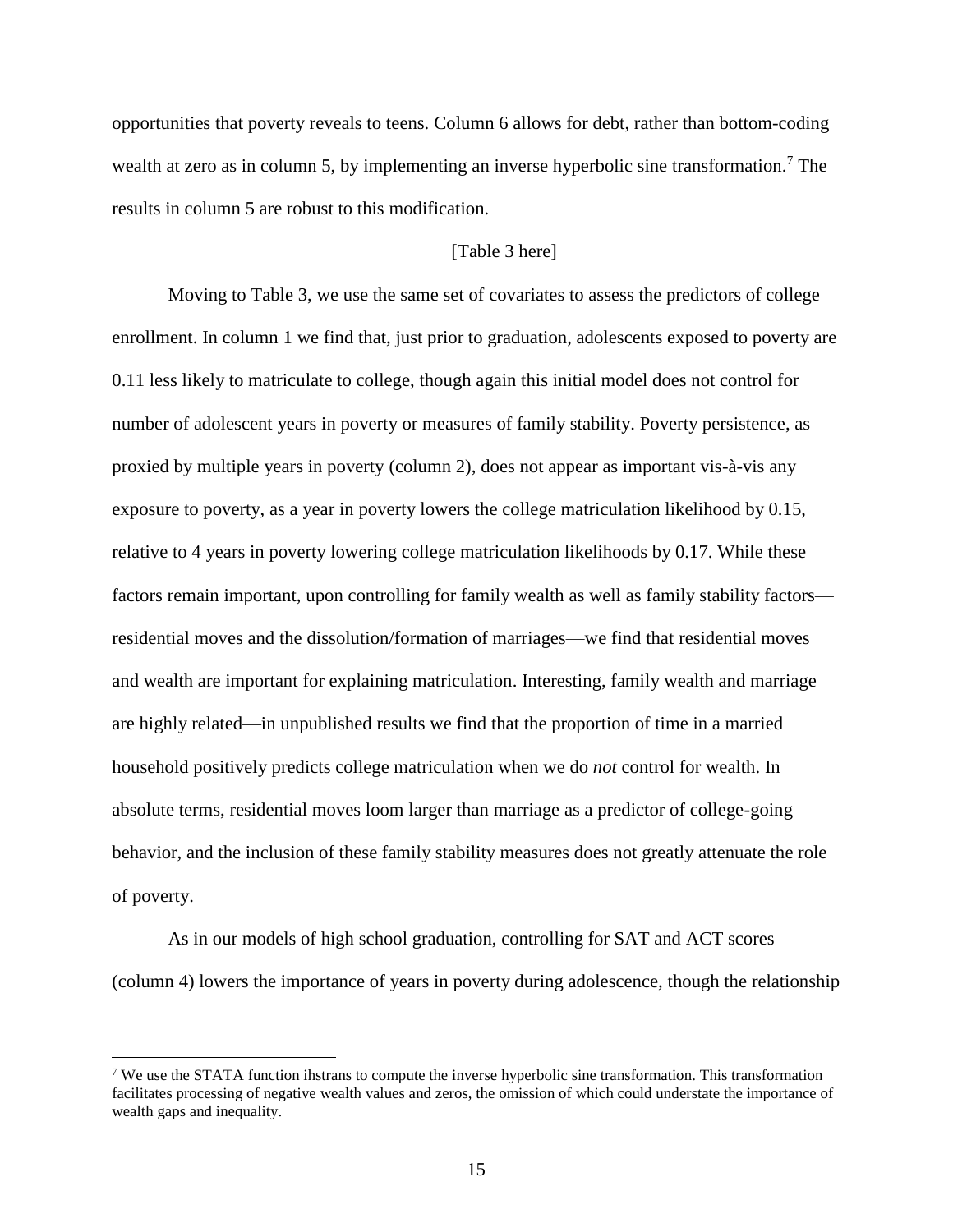persists for 1 year of exposure. In column 5 we return to examining the role of poverty immediately before graduation, but within our fully-specified model, and find that here it does not predict matriculation per se, though any one year of poverty reduces the likelihood of college matriculation by 7 percent. As in Table 3, column 6 accounts for negative values of wealth and, as was the case for high school graduation, this modified definition has no qualitative impact on the results.

# [Table 4 here]

Over the past 30 years, U.S. higher educational institutions have taken seriously, and moved to reduce, large socioeconomic gaps in college matriculation. While these gaps have been reduced substantially, a newer gap has formed, wherein students from low-income backgrounds are far less likely to graduate college, even after successfully matriculating. In Table 4 we therefore investigate the role of family income dynamics in predicting college persistence. First, in column 1 we find that the recency of exposure to poverty—just prior to graduation—is a large and statistically significant negative predictor of persistence, at -0.20. When we consider the role of poverty persistence—anywhere from 1 to 5 survey years in poverty during adolescence—we find that 1 and 3 years in poverty reduce the likelihood of persistence by about 0.22. Controlling for family stability factors and wealth in column 3 we find that marital stability increases the likelihood of persistence by 0.15; wealth increases persistence by 0.01, whereas residential moves do not have any negative association to persistence, unlike in Tables 2-3. Moreover, adolescent poverty exposure now negatively predicts persistence for any 1 year, and the magnitude is large at 0.17. These results are largely robust to including controls for SAT and ACT scores, as shown in column 4, though the role of 1 year of poverty exposure during adolescence is now reduced to a negative likelihood of 0.12, from 0.17. In our final models of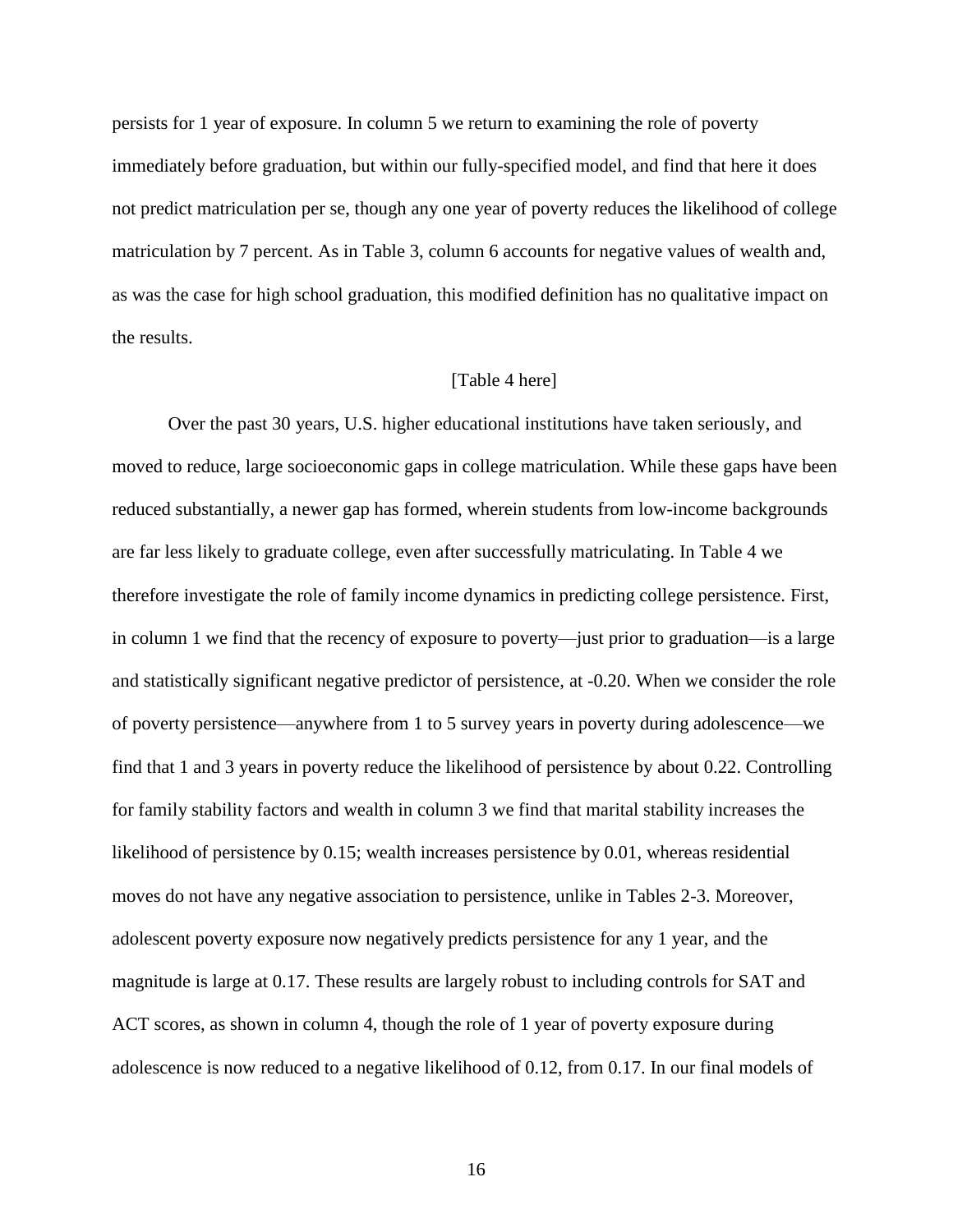Table 4, neither poverty before graduation nor poverty persistence are statistically significant perhaps due to the fact that these factors operate together and are thus difficult to un-bundle. In column 6, we find that initial attendance at a community college stands as a large, negative predictor of college persistence, at -0.27. This descriptive finding could reflect personal and economic circumstances, which we aim to account for, that contributed to the decision to choose community college as the entry-point into post-secondary education.

# [Table 5 here]

We now move to examining the link between permanent income levels and income volatility of parents during adolescent years, and subsequent educational outcomes. First, in Table 5, we estimate equation (2) via OLS to determine the how these factors, alongside family stability measures and demographics, ultimately relate to high school graduation outcomes. Consistent with work by Hardy (2014) and others, we find that permanent income is a large and consistently positive predictor of high school graduation, with likelihoods ranging from 0.10 to 0.04 over columns 1-3. The permanent income-high school graduation link is attenuated by the inclusion of family stability measures and controls for SAT and ACT scores—which themselves likely capture a mix of ability, accumulated skills, and socio-economic advantage factors. It is worth noting that the estimated impacts of low permanent income persist across almost all models in Tables 5-6, but are notably smaller than many of the poverty-educational attainment associations documented in Tables 2-4. Here as before, residential moves negatively predict high school graduation, from -0.8 to -0.05, and marriage positively predicts graduation, with a likelihood of 0.09 to 0.10. Income volatility, as measured by the transitory variance definition discussed in equation (3), is consistently negatively associated with the likelihood of high school graduation, with a range of 0.08 to 0.05. This relationship is robust to the inclusion of family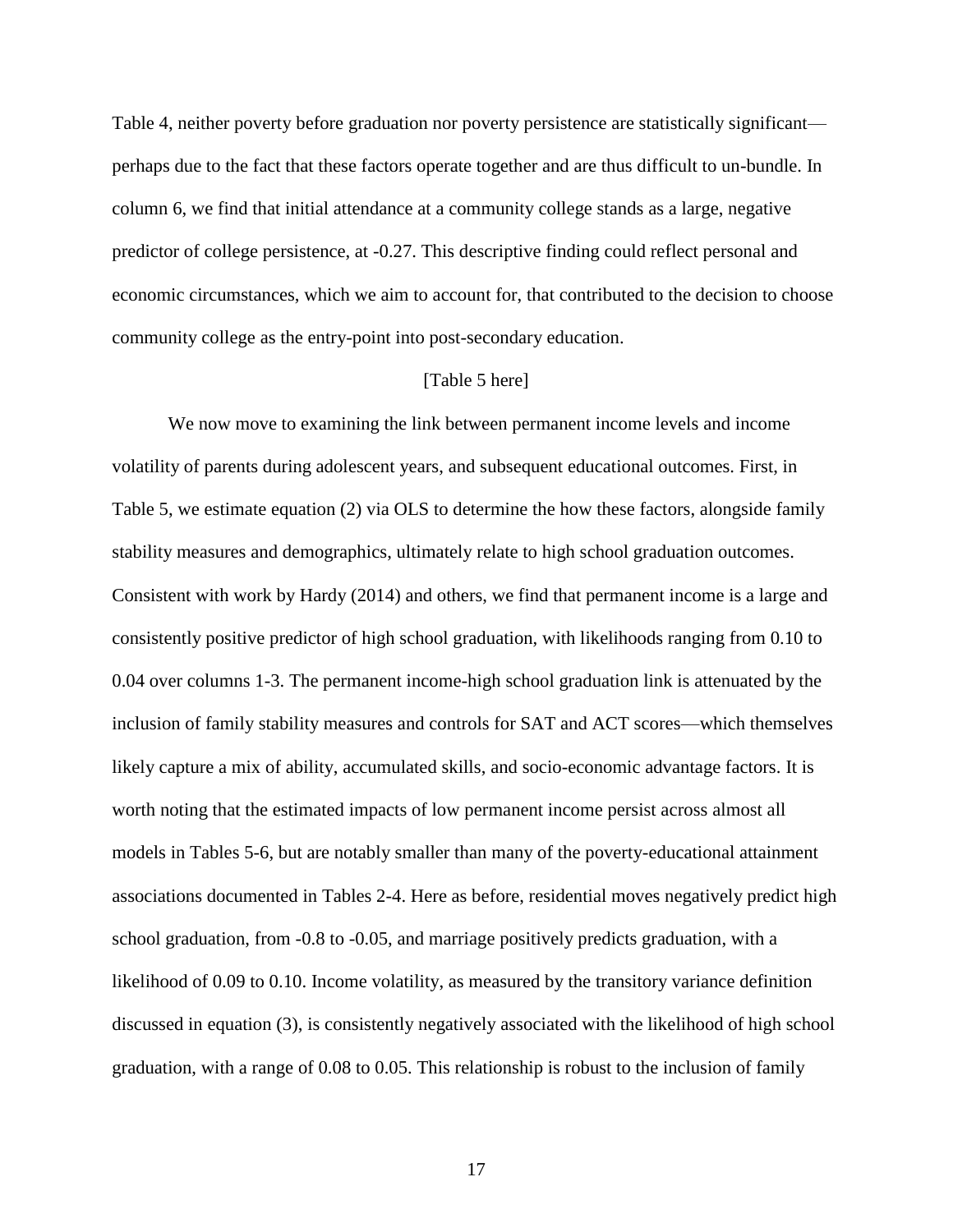stability measures of residential moves and marital stability, as well as student test score measures. Wealth exhibits a small positive link to high school graduation of approximately 0.005.

# [Table 6 here]

Columns 4-6 of Table 5 focus on how average family income below the median—Low Income—potentially raises larger consequences separately as well as for families exposed to income volatility. One reason we might be concerned about income volatility in this specific context is that households with lower resources may lack the necessary buffers to withstand unforeseen shocks to income. We find that income volatility is not uniquely important in any non-separable manner for families with average incomes below the median relative to those with incomes above the median. This result is consistent across all three model specifications. Equally consistent is the finding that low income negatively predicts the likelihood of high school graduation by 0.12 to 0.07.

In a set of companion models, shown in Tables 6-7, we estimate the same model for college persistence. In columns 1 and 2 of Table 6, we find that permanent income during adolescence is a large, consistently positive predictor of college persistence; income volatility, on the other hand, has no statistically significant relationship. Moving to column 4, matriculating to a community college first, like in our prior models, lowers the likelihood of college persistence by 0.27. Moving to Table 7, we more closely examine the low-income-income volatility link, finding that income below the median is a large, negative predictor of college persistence. Troublingly, the likelihood of persistence for college-goers from families with average income below the median during adolescence ranges from -0.31 to -0.16; the -0.16 likelihood holds after controlling for family stability and wealth, as well as SAT and ACT scores (column 3). In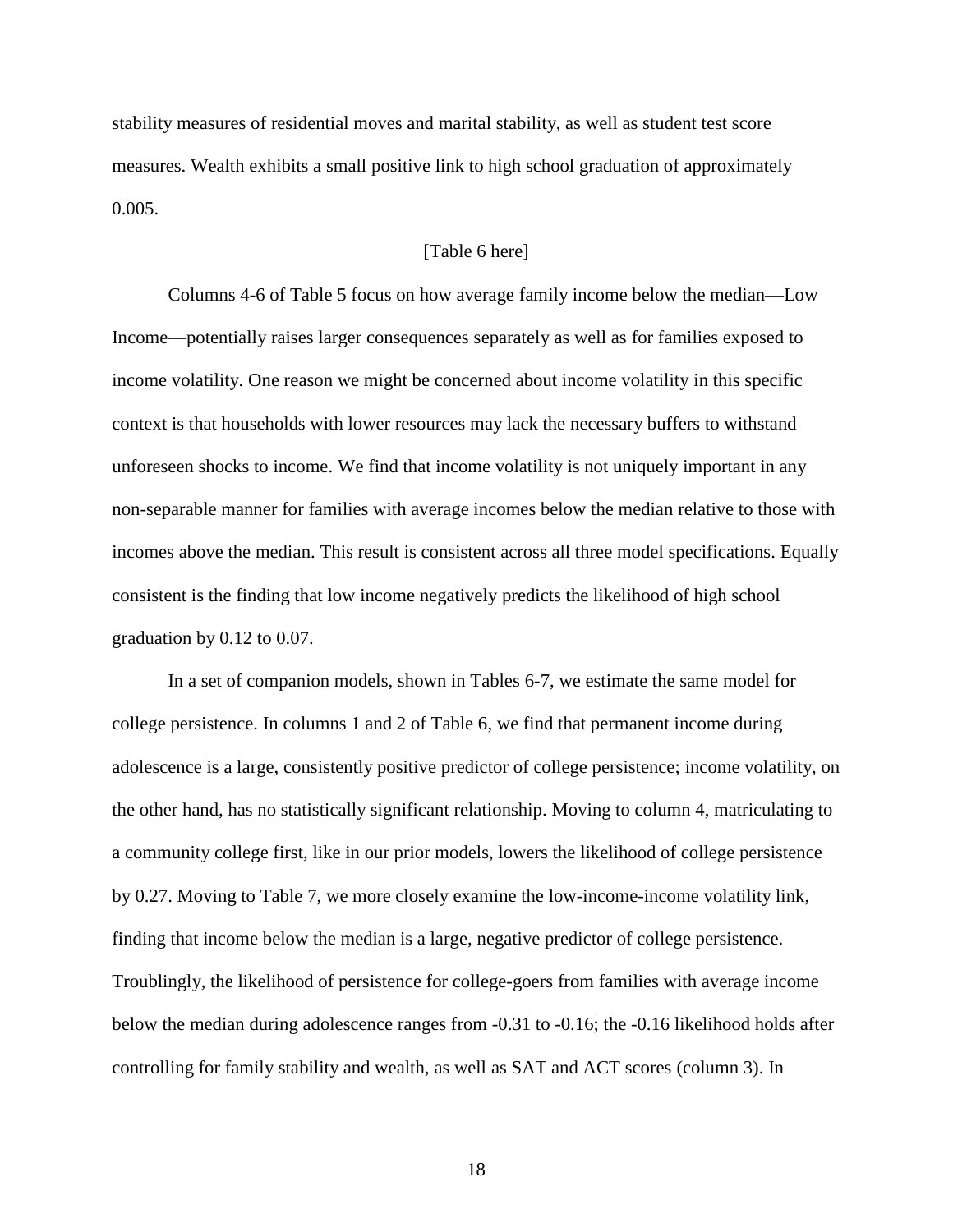column 4, the same strong, negative community college-persistence likelihood of 0.27 emerges as in Table 6.

### **6. Conclusion and Policy Implications**

Using the Transition to Adulthood data along with the main family file from the Panel Study of Income Dynamics, we examine the link between parental income dynamics and educational persistence. Specifically, we examine how multiple years in poverty during adolescence as well as adolescent (parental) permanent income and income volatility predict educational attainment and persistence. Given the importance of educational attainment as a mechanism to facilitate upward mobility, our results are troubling, as parental economic conditions strongly influence high school graduation and post-secondary outcomes. Specifically, the positive returns to higher education depend largely on the extent to which potential college entrants can and will graduate. That family economic background influences these educational outcomes is consistent with recent work by Pfeffer (2018), who finds wealth inequality to be a major driver of the intergenerational transmission of college degree attainment. Our examination is complementary and distinct, insofar as poverty spells, income volatility, and low permanent income represent unique channels through which the decision to attend college, as well as the likelihood of completion, could be impacted. Thus, questions surrounding the efficacy of a postsecondary degree require a consideration of the mechanisms driving a successful educational investment decision—both college matriculation *and* graduation.

We find that multiple years of exposure to poverty during adolescence negatively predicts high school graduation, and the recency of poverty exposure seems to drive much of this association. This is important given that high school graduation is a necessary condition for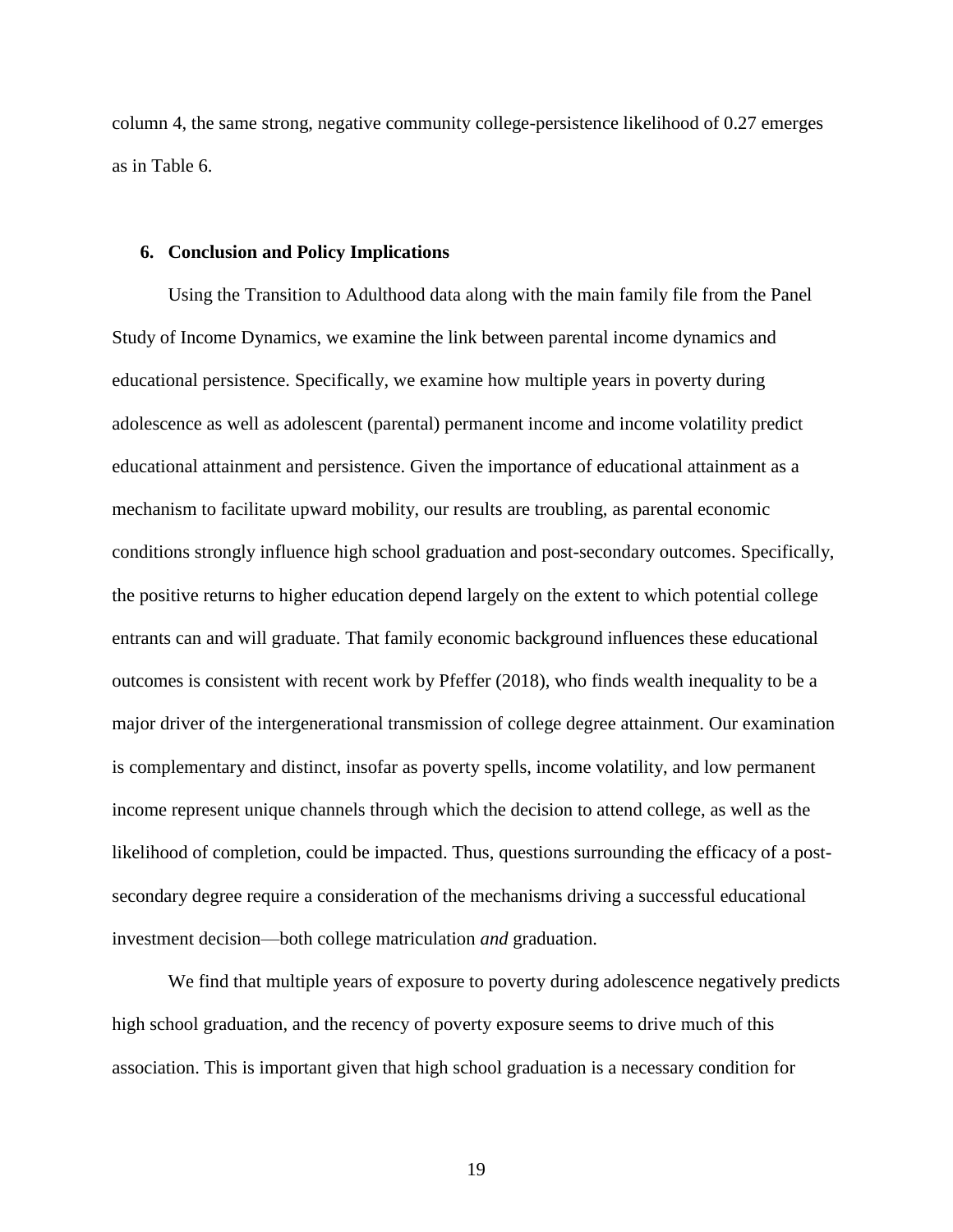matriculation into college of any type. Poverty exposure negatively predicts college attendance as well, though somewhat less once SAT and ACT scores are accounted for. Persistence of exposure to poverty is associated with college attendance and graduation, though this link is attenuated upon controlling for family stability measures often correlated with poverty, as well as test scores. Here again, poverty exposure just prior to graduation seems especially important, lowering the likelihood of college persistence by 0.20. Throughout our inquiry, family stability measures such as marital stability during adolescence positively predict high school graduation and college persistence, though for college matriculation family wealth renders marital stability as unimportant statistically.

Our evidence with respect to the role of permanent income, in Tables 5 and 6, is consistent with the evidence on poverty exposure. Within these same models, we find that family income volatility in the adolescent years leading up to high school graduation is negatively associated with the likelihood of either high school graduation or college persistence. As noted above, wealth has a consistent, albeit small, positive association with high school graduation and college matriculation; there is a weaker link between family wealth and college persistence. Finally, while policymakers have rightly emphasized the role of community college education as an affordable alternative, it is clear that young adults whose first college attendance is at a community college have lower rates of persistence. This may be due to the possibility that a share of these respondents did not intend to complete a two- or four- year degree; it is nonetheless important to note that entrance into a 2-year degree granting institution is associated with lower attainment for academically equivalent students.

The mechanisms driving the community college-4-year attainment relationship warrant further investigation. One possible explanation may be that many students choosing community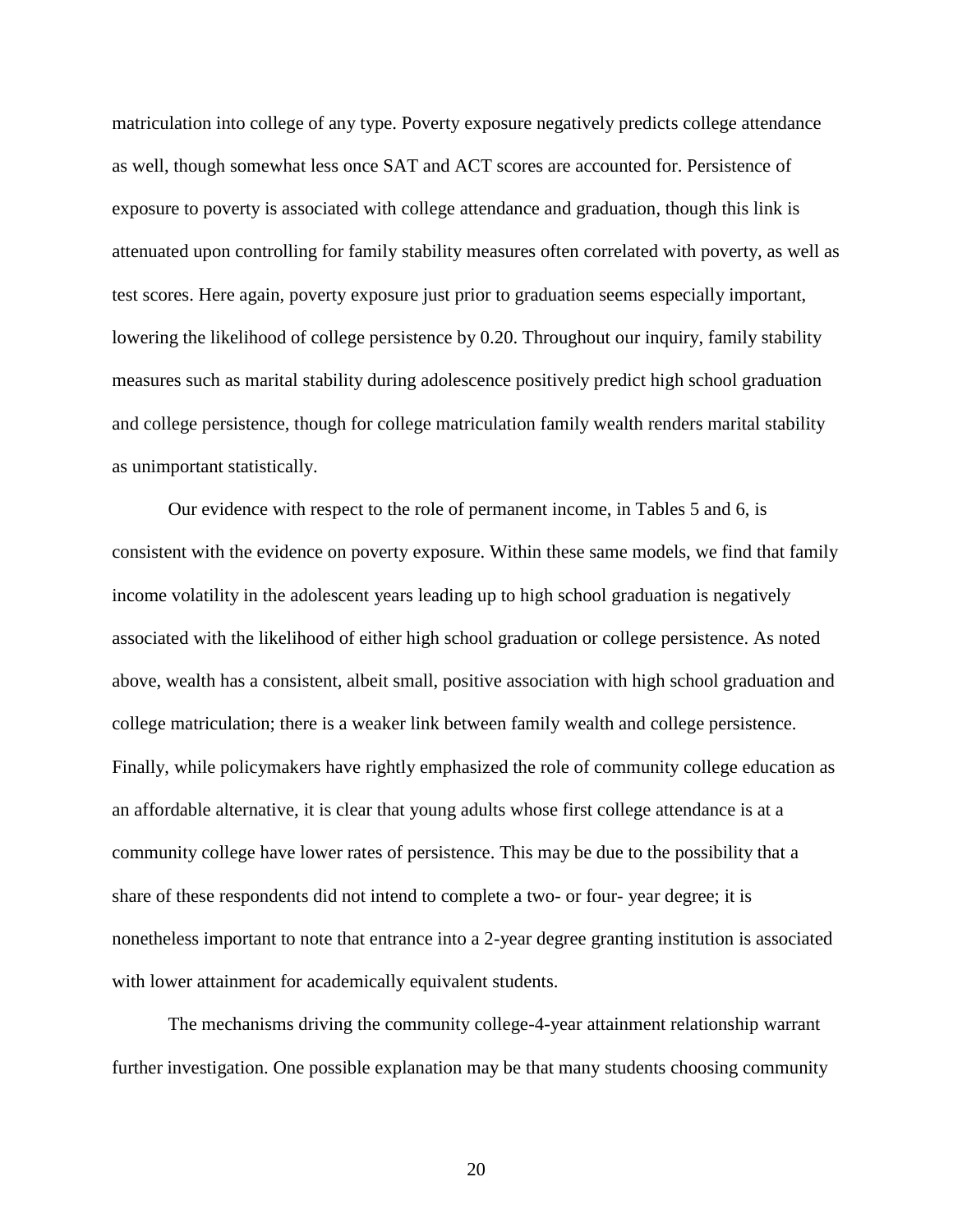colleges do so because of low tuition costs and the ability to enroll part time or at night, due to financial barriers and personal work or family obligations which themselves are likely to limit degree attainment. Indeed, we find in separate models (not shown) that poverty spells, low permanent income during adolescence, and family instability strongly predict community college attendance. At a minimum, these patterns raise questions about student readiness, and the varied instances in which community college may serve as a bridge or roadblock towards postsecondary educational attainment.

These findings are subject to some important limitations and caveats. One source of limitations our findings are due to the structure of the PSID data. Families and the young adults surveyed in the PSID-TA are interviewed only biennially. This affects the precision of our measures of both the dependent variables and key independent variable of interest. At the time of each PSID-TA survey, young adults who had been members of a PSID household and had reached the age of 18 since the last family interview were selected for inclusion in the PSID-TA sample. Since the survey is biennial, at the time of the first PSID-TA interview, respondents can be anywhere from 18 to 20 years old. So, questions about a respondent's post-secondary enrollment (or dropout) are administered at different times, introducing measurement error. Similarly, measurement of income in the family files is irregular, and our measures of intertemporal income variation understate volatility. Both sources of measurement error likely contribute to attenuation bias. With the relatively small sample size available in the PSID-TA, the limitations this imposes on power are consequential. In our continuing work, we plan to make use of more detailed questions available about the timing of transitions to limit these problems, and to explore the use of supplemental time diary data.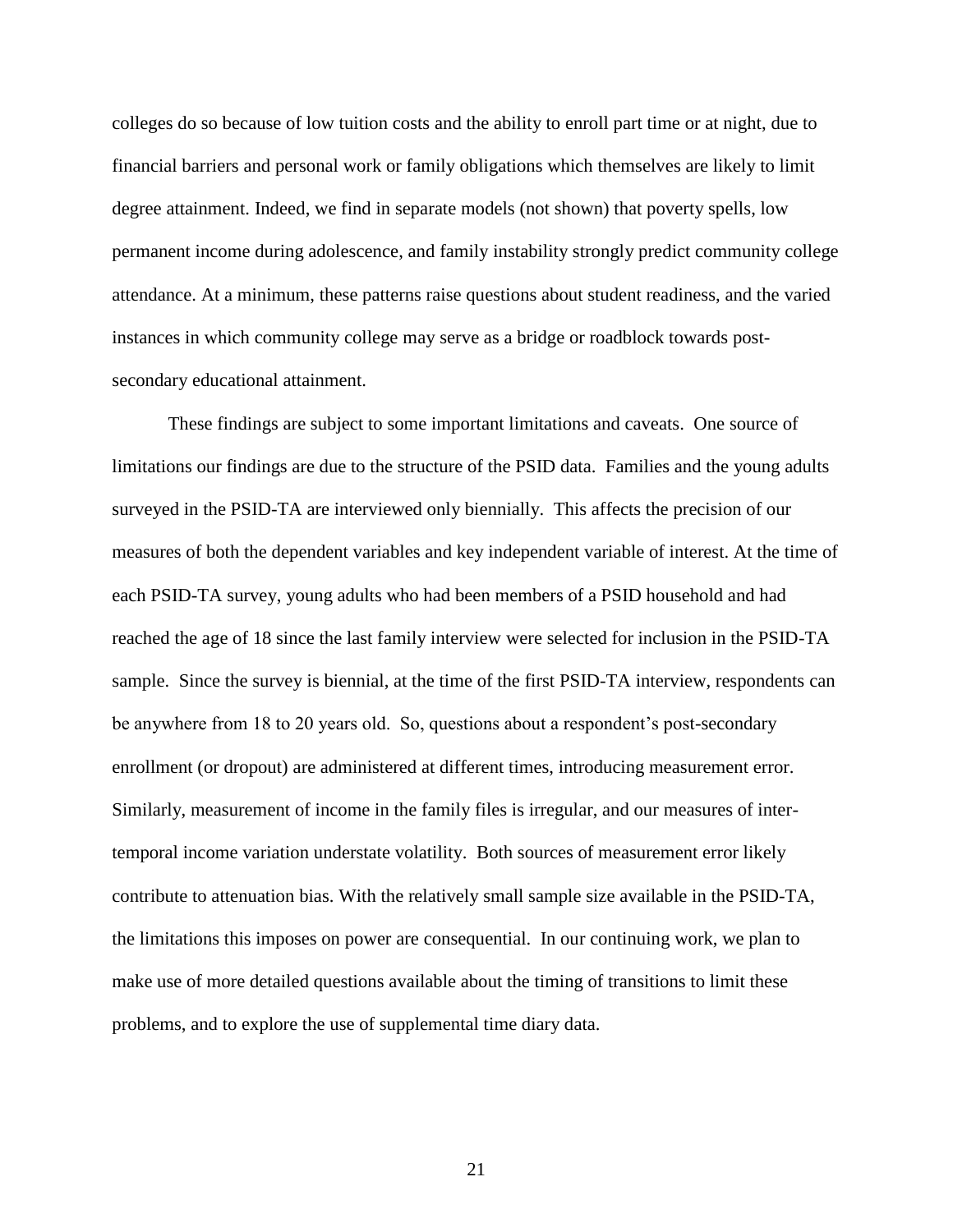A second limitation for the current paper pertains to the research design. Naturally, poverty during childhood can only be studied using observational data, so the potential for omitted variables bias in models like ours is a persistent threat to validity. While we make use of the features of the PSID to control for parental and family changes that may coincide with adolescent poverty, standardized measures of achievement, as well as cohort fixed effects, our results cannot be interpreted as causal.

Despite these limitations, the current results do suggest implications relevant for policy, economic outcomes, and growth. In terms of policy, the ebbing of public funding for higher education in the United States has meant that need-based financial aid is becoming increasingly vital for access to post-secondary education for low-income families. Our findings suggest that inter-temporal variations in income—specifically poverty spells and income volatility—could negatively affect high school graduation, college going, and college completion for children from these families. This supports the possibility that need-based financial aid does not sufficiently buffer families from income loss, and that aid should not be withdrawn or limited in the case of financial windfalls. Our findings therefore suggest that, on net, these effects limit educational attainment.

As we consider the returns to college education, a more complete understanding of how family economic circumstances, including income, exposure to poverty, and wealth, shapes young adults' educational outcomes is vital to better understanding how economic opportunity is transmitted, and how to enhance human development and growth in the future. We have not fully explored the mechanisms through which these dynamics operate, but we can rule out secular trends as well as race, gender, family marital status, family residential moves, and measures of student ability. Policymakers might consider the array of immediate financial and psychic costs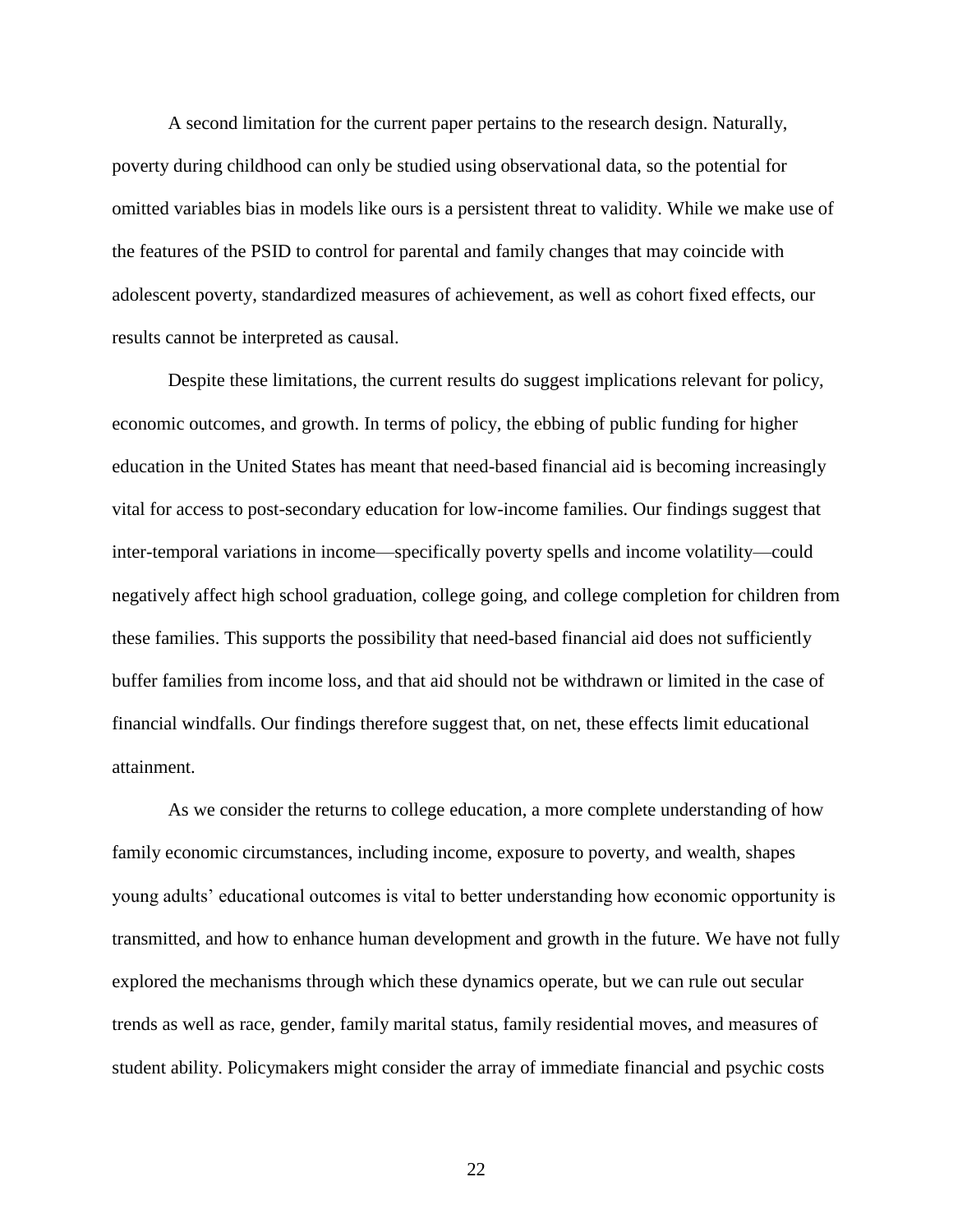imposed upon students in the event of short and longer-term economic shocks that families may face. Low cost interventions may include aggressive financial counseling to help students connect with loanable funds markets, while higher cost interventions would include generous supplemental school-level financial aid loans and grants distributed to students with sudden, urgent needs. On average, the returns to college may be positive, but matriculants who fail to graduate are quite likely to face a loss. Thus, well intentioned policies encouraging matriculation will do well to consider what interventions can help to increase the odds of graduation for students who come from socioeconomically disadvantaged communities.

#### **References**

- Addo, F. R., Sassler, S., & Williams, K. (2016). Reexamining the association of maternal age and marital status at first birth with youth educational attainment. *Journal of Marriage and Family*, 78(5), 1252-1268.
- Altonji, J., & Dunn, T. (2000). An intergenerational model of wages, hours, and earnings. *Journal of Human Resources, 35,* 221–258.
- Attanasio, O. P., & Weber, G. (2010). Consumption and saving: Models of intertemporal allocation and their implications for public policy. *Journal of Economic Literature, 48,* 693–751.
- Bailey, M., and S. Dynarski. 2012. Inequality in Postsecondary Education. In G. Duncan and R. Murnane (eds.), *Whither Opportunity? Rising Inequality, Schools, and Children's Life Chances*. Russell Sage Foundation.
- Becker, G., & Tomes, N. (1986). Human capital and the rise and fall of families. *Journal of Labor Economics, 4,* S1–S39.
- Bound, J., Lovenheim, M. F., & Turner, S. (2010). Why have college completion rates declined? An analysis of changing student preparation and collegiate resources. American Economic Journal: Applied Economics, 2(3), 129-57.
- Behrman, J. R., & Rosenzweig, M. R. 2002. "Does Increasing Women's Schooling Raise the Schooling of the Next Generation?" *The American Economic Review,* 92(1), 323-334.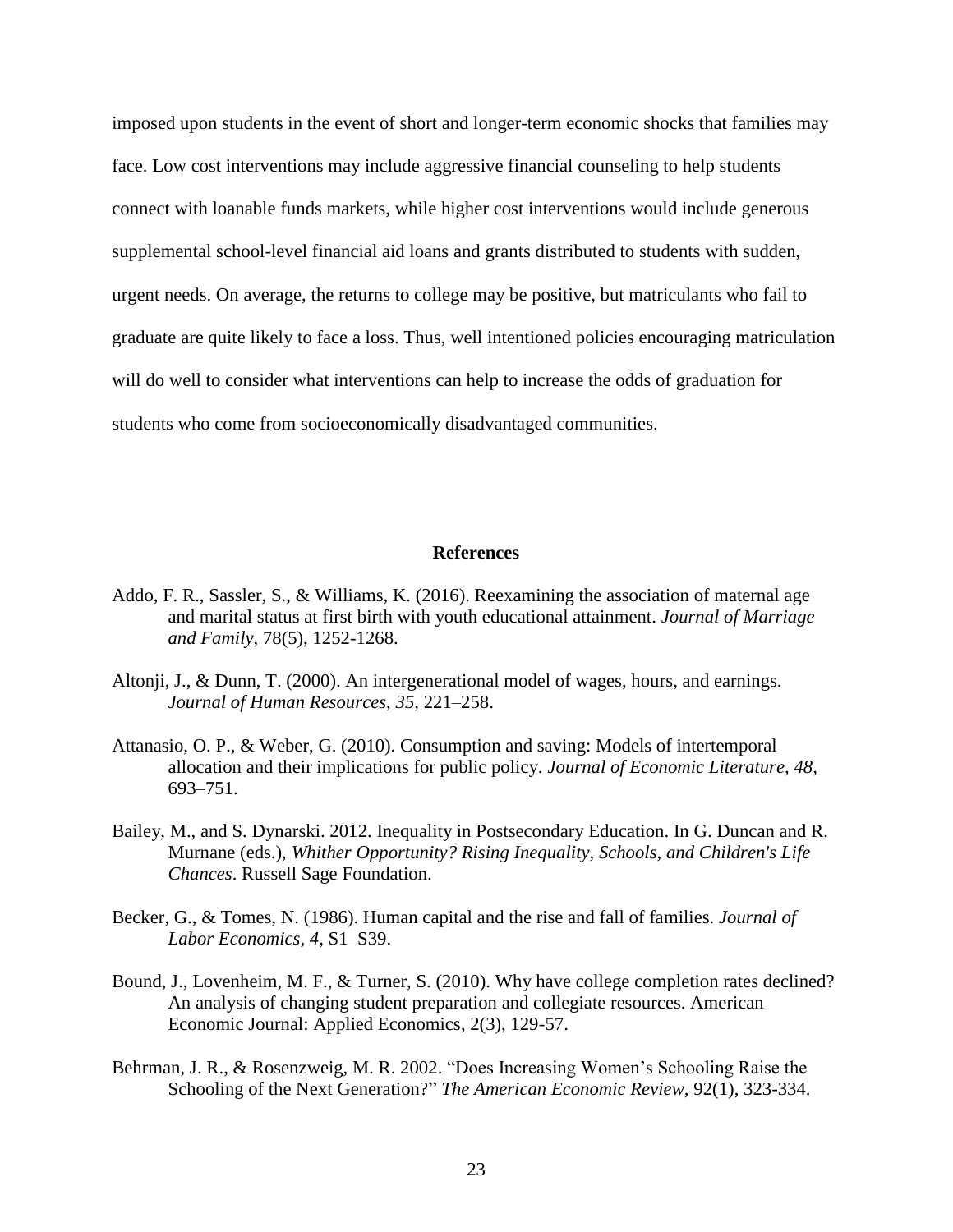- Charles, K., & Hurst, E. (2003). The correlation of wealth across generations. *Journal of Political Economy, 111,* 1155–1182.
- Cunha, F., Heckman, J. J., Lochner, L., & Masterov, D. V. (2006). Interpreting the evidence on life cycle skill formation. In E. Hanushek & F. Welch (Eds.), *Handbook of the economics of education* (Vol. 1, 697–812), Elsevier.
- Dahl, M., DeLeire, T., & Schwabish, J. (2011). Estimates of year-to-year volatility in earnings and in household incomes from administrative, survey, and matched data. *Journal of Human Resources, 46*, 750–774.
- Duncan, G. J., Telle, K., Ziol-Guest, K. M., & Kalil, A. (2011). Economic deprivation in early childhood and adult attainment: Comparative evidence from Norwegian registry data and the U.S. Panel Study of Income Dynamics. In T. M. Smeeding, R. Erikson, & M. Jäntti (Eds.), Persistence, privilege, and parenting (pp. 209–236). New York, NY: Russell Sage Foundation.
- Dynan, K. E., Elmendorf, D. W., & Sichel, D. E. (2012). The evolution of household income volatility. *The B.E. Journal of Economic Analysis & Policy, 12*(2, article 3). doi[:10.1515/1935-1682.3347](http://dx.doi.org/10.1515/1935-1682.3347)
- Dynarski, S. & Scott-Clayton, J. (2008). Complexity and Targeting in Federal Student Aid: A Quantitative Analysis." *Tax Policy and the Economy* 22, pp. 109-150.
- Dynarski, S. & Scott-Clayton, J. (2013). Financial Aid Policy: Lessons from Research. *Future of Children (May).*
- Ehrenberg, R. (2002). Tuition Rising: Why College Costs So Much. Harvard University Press.
- Fischer, Karin. 2016. "Engine of Inequality," *The Chronicle of Higher Education*, <http://chronicle.com/article/Engine-of-Inequality/234952>
- Galster, G., Marcotte, D. E., Mandell, M., Wolman, H., & Augustine, N. (2007). The influence of neighborhood poverty during childhood on fertility, education, and earnings outcomes. *Housing Studies*, *22*(5), 723-751.
- Gennetian, L. A., Wolf, S., Hill, H. D., & Morris, P. A. (2015). Intrayear household income dynamics and adolescent school behavior. *Demography*, 52(2), 455-483.
- Gottschalk, P., & Moffitt, R. (1994). The growth of earnings instability in the U.S. labor market. *Brookings Papers on Economic Activity, 25*(2), 217–272.
- Gottschalk, P., & Moffitt, R. (2009). The rising instability of U.S. earnings. *Journal of Economic Perspectives, 23*(4), 3–24.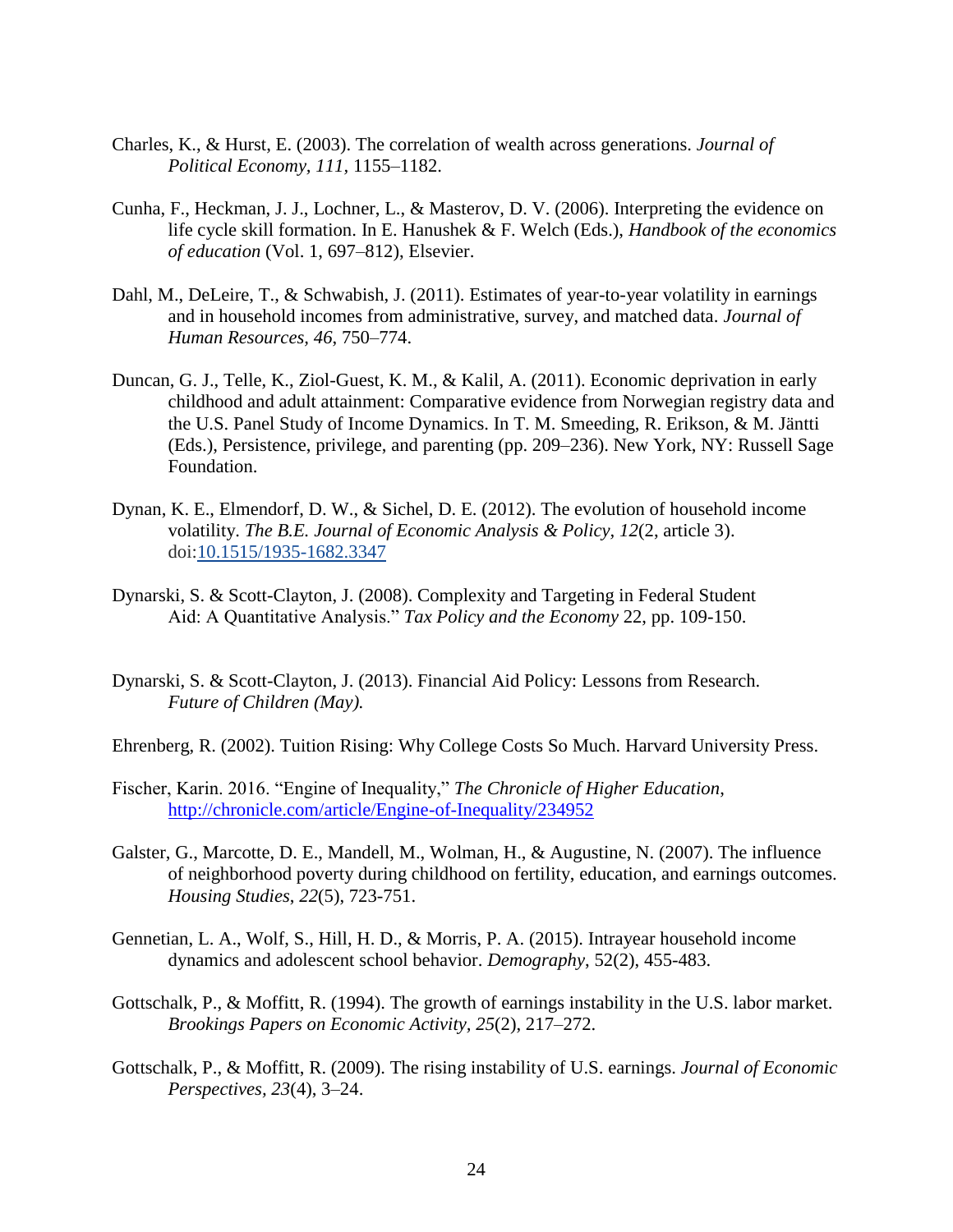- Hamilton, D., Darity Jr, W., Price, A. E., Sridharan, V., & Tippett, R. (2015). Umbrellas don't make it rain: Why studying and working hard isn't enough for Black Americans. New York: The New School.
- Hardy, B. L. (2017). Income instability and the response of the safety net. *Contemporary Economic Policy*, 35(2), 312-330.
- Hardy, B. (2014). Childhood Income Volatility and Adult Outcomes. *Demography* 51(5), 1641- 1655.
- Hardy, B., & Ziliak, J. P. (2014). Decomposing trends in income volatility: The "wild ride" at the top and bottom. Economic Inquiry, 52(1), 459-476.
- Haskins, R., Holzer, H., & Lerman, R. 2009. Promoting Economic Mobility by Increasing Post-Secondary Education. Brookings Institution. [http://www.brookings.edu/~/media/research/files/papers/2009/5/economic%20mobility%](http://www.brookings.edu/~/media/research/files/papers/2009/5/economic%20mobility%20haskins/05_eonomic_mobility_haskins) [20haskins/05\\_eonomic\\_mobility\\_haskins](http://www.brookings.edu/~/media/research/files/papers/2009/5/economic%20mobility%20haskins/05_eonomic_mobility_haskins)
- Heckman, J. J., & Hotz, J. 1986. "An Investigation of the Labor Market Earnings of Panamanian Males Evaluating the Sources of Inequality." *Journal of Human Resources,* 21(4), 507- 542.
- Heller, D. E. (2008). The impact of student loans on college access. In S. Baum, M. McPherson, and P. Steele, (Eds.), *The effectiveness of student aid policies: What the research tells us*, pp. 39-68. Lumina Foundation for Education and the College Board.
- Hemelt, S. W., & Marcotte, D. E. (2015). Public Higher Education Tuition Costs and Student Enrollment Decisions. Forthcoming. *Russell Sage Foundation Journal of Social Sciences*.
- Hemelt, S. W., & Marcotte, D. E. (2011). The impact of tuition increases on enrollment at public colleges and universities. *Educational Evaluation and Policy Analysis*, *33*(4), 435-457.
- Hill, H. D., Morris, P., Gennetian, L. A., Wolf, S., & Tubbs, C. (2013). The consequences of income instability for children's well-being. *Child Development Perspectives, 7*(2), 85– 90.
- Hokayem, C., & Heggeness, M. L. (2014). Factors influencing transitions into and out of near poverty: 2004-2012. SEHSD Working Paper 2014-05, US Census Bureau, Washington DC.
- Kane, T. J., & Ellwood, D. T. (2000). Who is getting a college education? Family background and the growing gaps in enrollment. In S. Danziger & J. Waldfogel (Eds.), Securing the future (pp. 283–324). New York, NY: Russell Sage Foundation.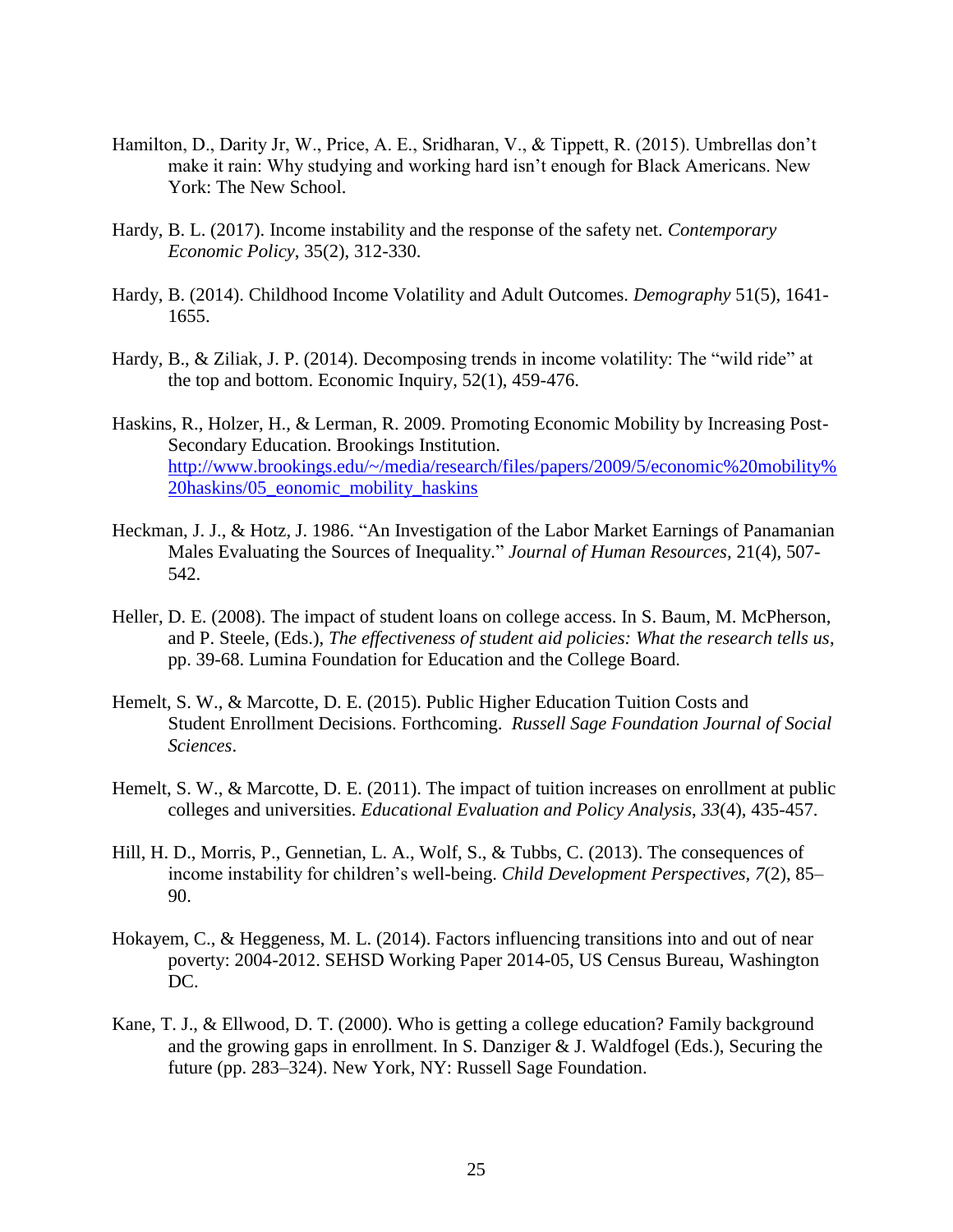- Keys, B. (2008). Trends in income and consumption volatility, 1970–2000. In D. Jolliffe & J. P. Ziliak (Eds.), Income volatility and food assistance in the United States (pp. 11–34). Kalamazoo, MI: W.E. Upjohn Institute.
- Ladd, H. F. (2012). Education and poverty: Confronting the evidence. *Journal of Policy Analysis and Management*, 31(2), 203-227.
- Lochner, L., & Monge-Naranjo, A. (2012). Credit constraints in education. *Annual Reviews in Economics, 4,* 225–256.
- Loury, G. C. (1981). Intergenerational transfers and the distribution of earnings. *Econometrica, 49,* 843–867.
- Marcotte, D. E. (1998). The Wage Premium for Job Seniority During the 1980s and Early 1990s. *Industrial Relations: A Journal of Economy and Society*, *37*(4), 419-439.
- Mazumder, B. (2005). Fortunate sons: New estimates of intergenerational mobility in the United States using Social Security earnings data. *Review of Economics and Statistics, 87,* 235–– 255.
- McGonable, K., & Schoeni, R. (2006). *The Panel Study of Income Dynamics: Overview and summary of scientific contributions after nearly 40 years* (Technical Series No. 06-01).
- Meghir, C., & Palme, M. (2005). Educational reform, ability, and family background. *American Economic Review*, 95(1), 414-424.
- Mullainathan, S., & Shafir, E. (2013). Scarcity: Why having too little means so much. Macmillan.
- Oreopoulos, P., & Petronijevic, U. (2013). Making college worth it: A review of the returns to higher education. *The Future of Children*, 23(1), 41-65.
- Pfeffer, F. T. (2018). Growing Wealth Gaps in Education. *Demography*, 55(3), 1033-1068.
- Reeves, R. V. (2018). Dream hoarders: How the American upper middle class is leaving everyone else in the dust, why that is a problem, and what to do about it. Brookings Institution Press.
- Rothstein, J., & Wozny, N. (2013). Permanent income and the black-white test score gap. *Journal of Human Resources*, 48(3), 510-544.
- Shaefer, H. L., Edin, K., & Talbert, E. (2015). Understanding the dynamics of \$2-a-day poverty in the United States. *Russell Sage Journal of the Social Sciences*.
- Solon, G. (1992). Intergenerational income mobility in the United States. *American Economic Review, 82,* 393–408.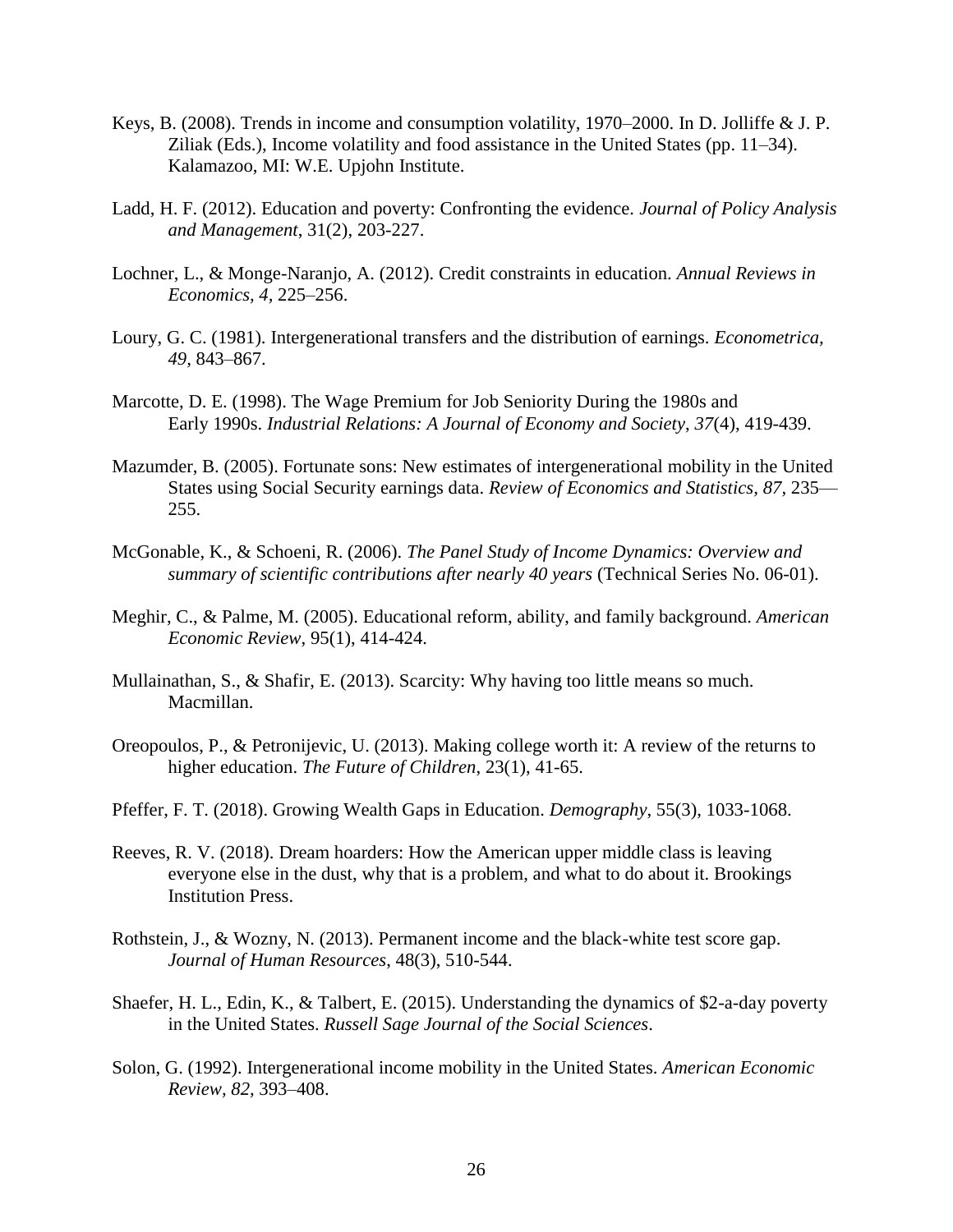- Stevens, A. H. (2012). "Poverty Transitions." *Oxford Handbook of the Economics of Poverty*. Ed. Philip Jefferson. Oxford University Press.
- Stevens, A. H., & Schaller, J. (2011). Short-run effects of parental job loss on children's academic achievement. *Economics of Education Review*, 30(2), 289-299.
- Wang, Y., & Marcotte, D. E. (2007). Golden years? The labor market effects of caring for grandchildren. *Journal of Marriage and Family*, *69*(5), 1283-1296.
- Ziliak, J. P., Hardy, B., & Bollinger, C. (2011). Earnings and income volatility in America: Evidence from matched CPS. *Labour Economics, 18,* 742–754.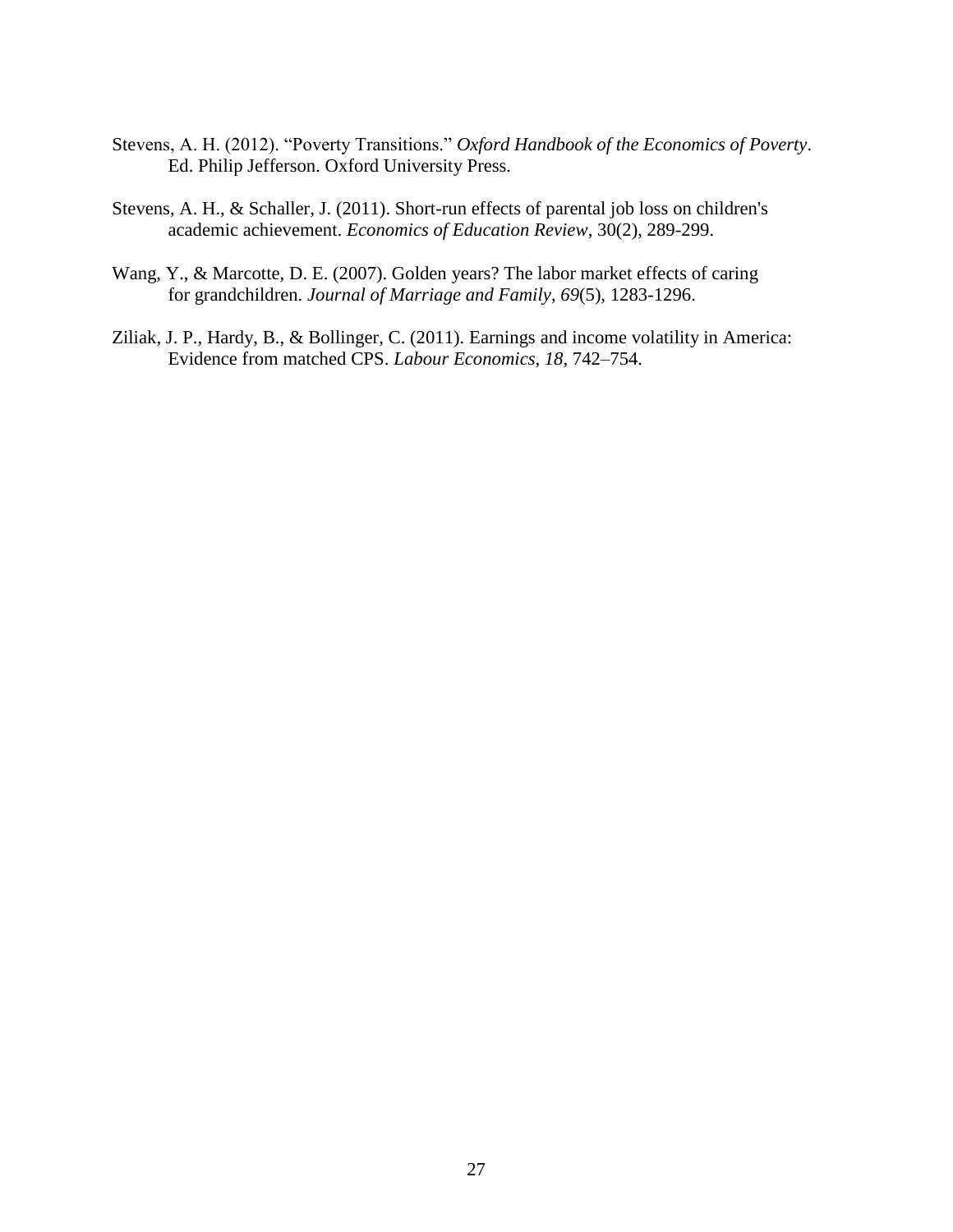

Figure 1. High School Graduation and College Attendance by Years in Poverty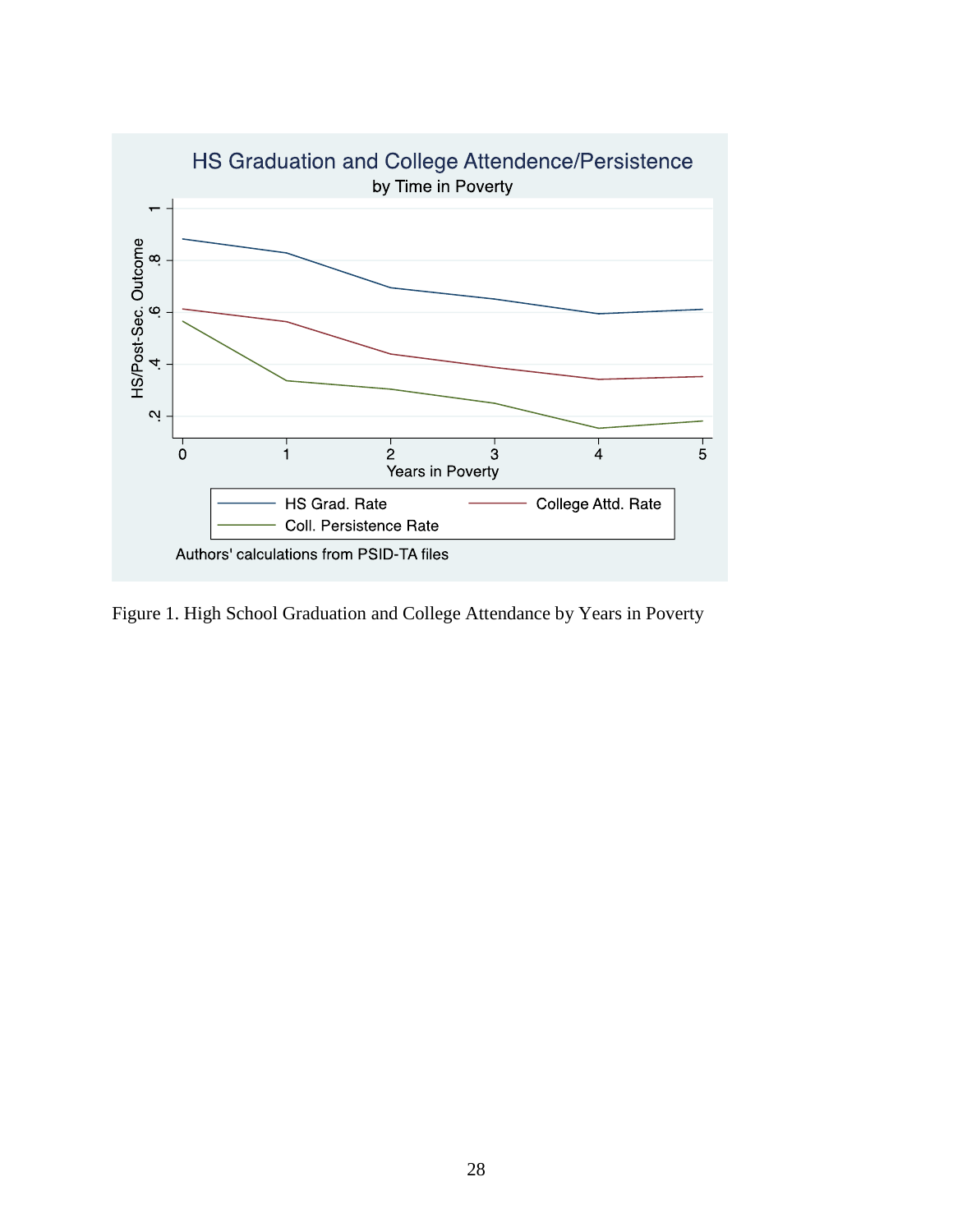

Figure 2. High School Graduation and College Attendance by Years Below 50% of Poverty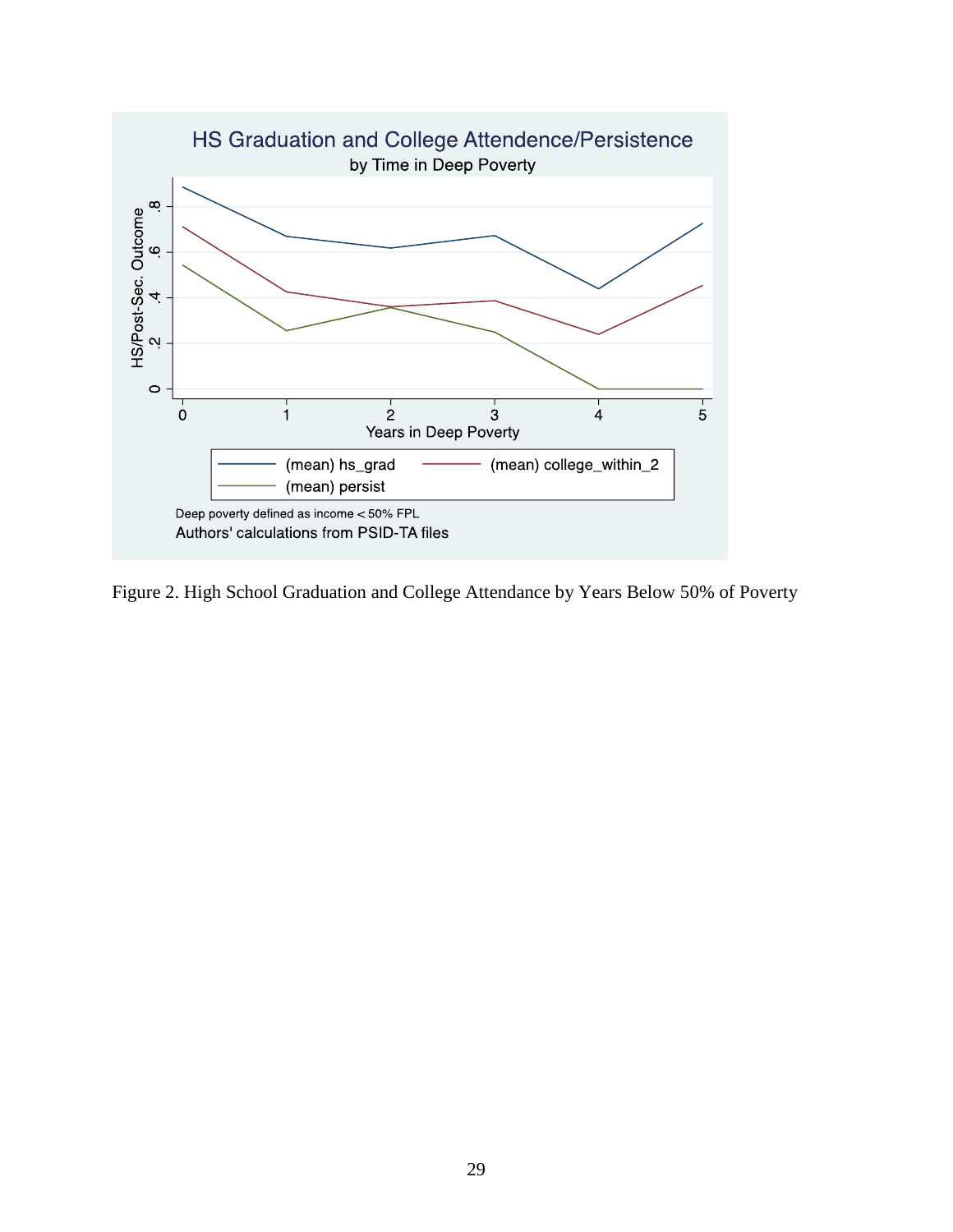

Figure 3. High School Graduation and College Attendance by Years in Near Poverty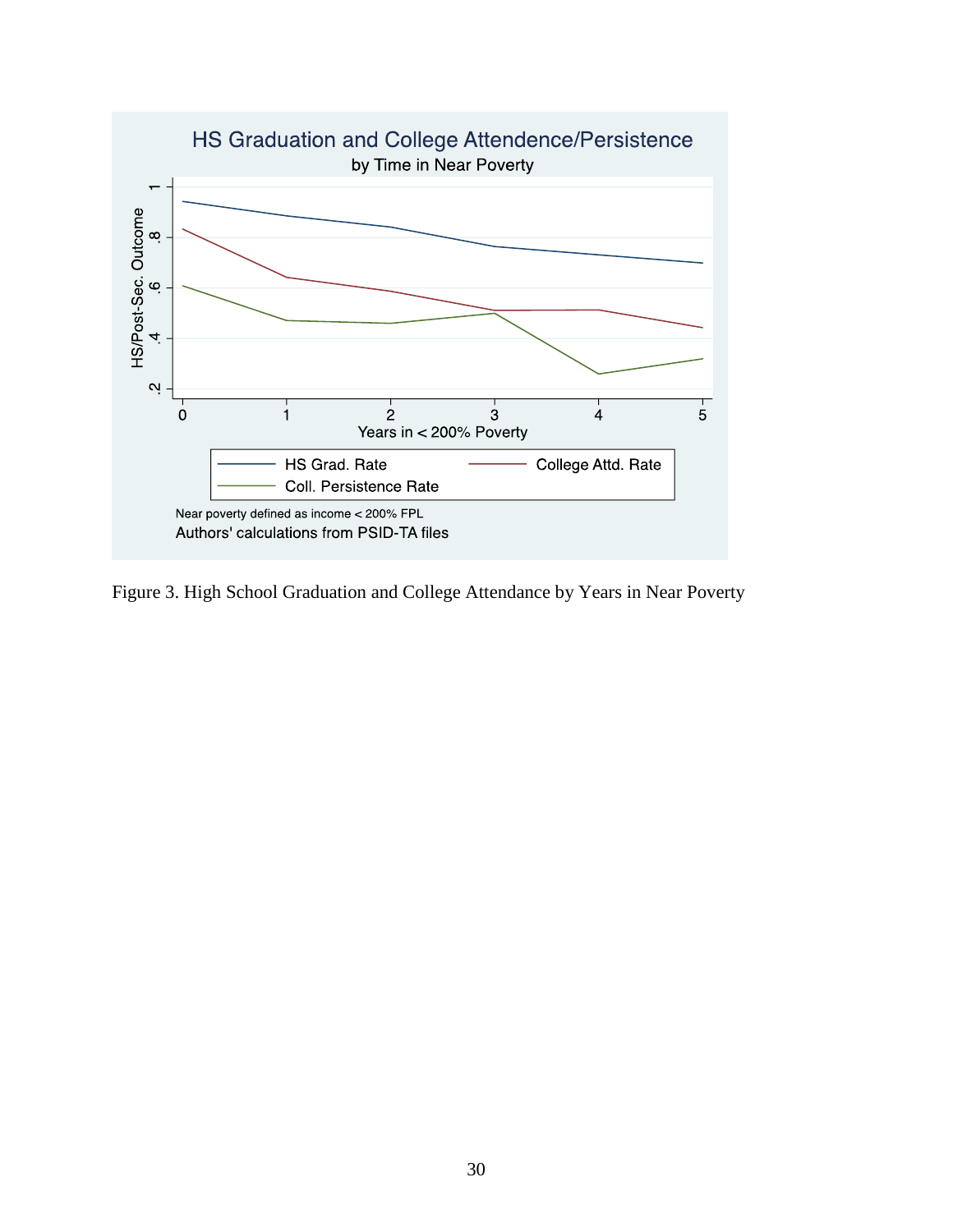# **Table 1. Descriptive Statistics**

|                                        | Mean  | sd    |
|----------------------------------------|-------|-------|
| <b>High School Graduation</b>          | 0.855 | 0.352 |
| College within 2 Years                 | 0.693 | 0.461 |
| <b>College Persistence</b>             | 0.551 | 0.498 |
| No. Years in Poverty                   | 0.554 | 1.166 |
| Poverty Prior to Grade 11/12           | 0.113 | 0.317 |
| Ln Permanent Income                    | 11.13 | 0.799 |
| <b>Transitory Volatility</b>           | 0.395 | 0.334 |
| <b>Black</b>                           | 0.171 | 0.376 |
| Female                                 | 0.483 | 0.500 |
| Prop. Years Family Move                | 0.240 | 0.303 |
| Prop. Years lived with Married Parents | 0.682 | 0.419 |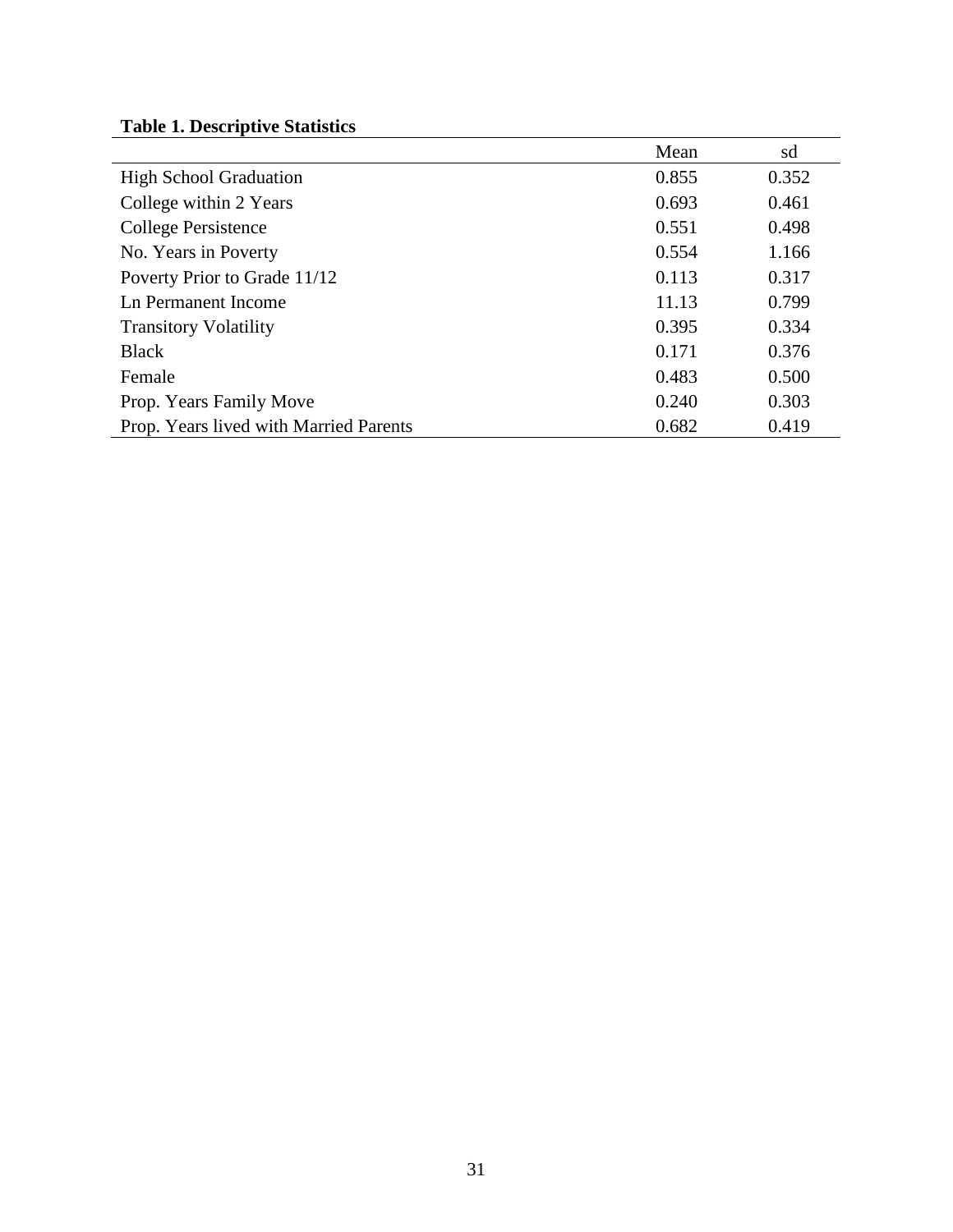|                        | (1)            | (2)            | (3)            | (4)         | (5)         | (6)         |
|------------------------|----------------|----------------|----------------|-------------|-------------|-------------|
|                        |                |                |                |             |             |             |
| Poverty in Grade 11/12 | $-0.263***$    |                |                |             | $-0.123***$ | $-0.126***$ |
|                        | (0.022)        |                |                |             | (0.030)     | (0.030)     |
| 1 Yr. in Poverty       |                | $-0.085***$    | $-0.045*$      | $-0.018$    | 0.012       | 0.011       |
|                        |                | (0.021)        | (0.022)        | (0.022)     | (0.023)     | (0.023)     |
| 2 Yrs. in Poverty      |                | $-0.251***$    | $-0.176***$    | $-0.157***$ | $-0.109**$  | $-0.112**$  |
|                        |                | (0.033)        | (0.034)        | (0.033)     | (0.035)     | (0.035)     |
| 3 Yrs. in Poverty      |                | $-0.243***$    | $-0.140***$    | $-0.098**$  | $-0.026$    | $-0.032$    |
|                        |                | (0.034)        | (0.036)        | (0.035)     | (0.039)     | (0.039)     |
| 4 Yrs. in Poverty      |                | $-0.287***$    | $-0.172***$    | $-0.160***$ | $-0.082$    | $-0.089$    |
|                        |                | (0.040)        | (0.043)        | (0.042)     | (0.046)     | (0.045)     |
| 5 Yrs. in Poverty      |                | $-0.330***$    | $-0.238***$    | $-0.202***$ | $-0.080$    | $-0.085$    |
|                        |                | (0.049)        | (0.050)        | (0.048)     | (0.056)     | (0.056)     |
| Ln (Wealth)            |                |                | $0.005**$      | 0.003       | 0.002       |             |
|                        |                |                | (0.002)        | (0.002)     | (0.002)     |             |
| Wealth w/Negatives     |                |                |                |             |             | $-0.000$    |
|                        |                |                |                |             |             | (0.001)     |
| <b>Black</b>           | $-0.081***$    | $-0.047*$      | $-0.004$       | $-0.013$    | $-0.017$    | $-0.019$    |
|                        | (0.018)        | (0.019)        | (0.020)        | (0.019)     | (0.019)     | (0.019)     |
| Female                 | $0.072***$     | $0.067***$     | $0.073***$     | $0.062***$  | $0.064***$  | $0.064***$  |
|                        | (0.013)        | (0.013)        | (0.013)        | (0.013)     | (0.013)     | (0.013)     |
| Prop. Moves            |                |                | $-0.097***$    | $-0.070**$  | $-0.067**$  | $-0.074**$  |
|                        |                |                | (0.025)        | (0.024)     | (0.024)     | (0.024)     |
| Prop. Time Married     |                |                | $0.101***$     | $0.090***$  | $0.090***$  | $0.093***$  |
|                        |                |                | (0.020)        | (0.019)     | (0.019)     | (0.019)     |
| Constant               | $0.836***$     | $0.857***$     | $0.720***$     | $0.955***$  | $0.961***$  | $0.978***$  |
|                        | (0.018)        | (0.018)        | (0.031)        | (0.078)     | (0.078)     | (0.077)     |
| Year fixed effect?     | Yes            | Yes            | Yes            | Yes         | Yes         | Yes         |
| Control for SAT/ACT    | N <sub>o</sub> | N <sub>o</sub> | N <sub>o</sub> | Yes         | Yes         | Yes         |
| score?                 |                |                |                |             |             |             |
| R-squared              | 0.088          | 0.096          | 0.121          | 0.177       | 0.184       | 0.183       |
| Number of Observations | 2463           | 2500           | 2420           | 2420        | 2411        | 2411        |

**Table 2: Predictors of High School Graduation**

All models control for transition year. Standard errors in parentheses. \* p<0.05, \*\* p<0.01, \*\*\* p<0.001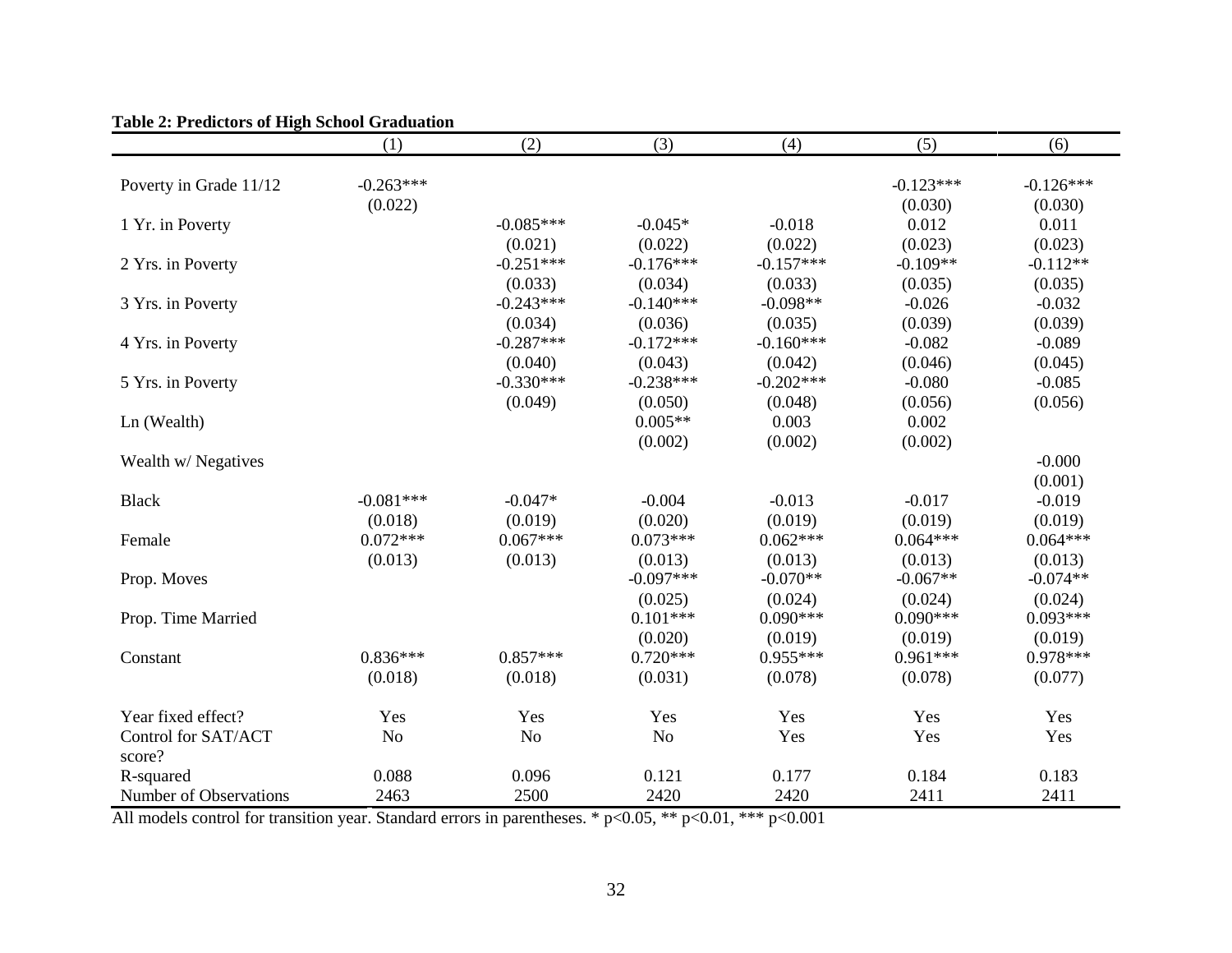|                                  | (1)         | (2)         | (3)         | (4)         | (5)         | (6)         |
|----------------------------------|-------------|-------------|-------------|-------------|-------------|-------------|
|                                  |             |             |             |             |             |             |
| <b>Poverty Before Graduation</b> | $-0.113***$ |             |             |             | 0.027       | 0.015       |
|                                  | (0.032)     |             |             |             | (0.042)     | (0.042)     |
| 1 Yr. in Poverty                 |             | $-0.148***$ | $-0.089**$  | $-0.060*$   | $-0.071*$   | $-0.072*$   |
|                                  |             | (0.028)     | (0.028)     | (0.027)     | (0.029)     | (0.029)     |
| 2 Yrs. in Poverty                |             | $-0.150**$  | $-0.056$    | $-0.027$    | $-0.040$    | $-0.050$    |
|                                  |             | (0.048)     | (0.048)     | (0.047)     | (0.049)     | (0.049)     |
| 3 Yrs. in Poverty                |             | $-0.187***$ | $-0.088$    | $-0.044$    | $-0.062$    | $-0.071$    |
|                                  |             | (0.049)     | (0.050)     | (0.049)     | (0.054)     | (0.054)     |
| 4 Yrs. in Poverty                |             | $-0.171**$  | $-0.029$    | $-0.005$    | $-0.025$    | $-0.036$    |
|                                  |             | (0.060)     | (0.061)     | (0.060)     | (0.065)     | (0.065)     |
| 5 Yrs. in Poverty                |             | $-0.045$    | 0.038       | 0.069       | 0.040       | 0.031       |
|                                  |             | (0.075)     | (0.074)     | (0.072)     | (0.083)     | (0.083)     |
| Ln (Wealth)                      |             |             | $0.013***$  | $0.010***$  | $0.010***$  |             |
|                                  |             |             | (0.002)     | (0.002)     | (0.002)     |             |
| Wealth w/ Negatives              |             |             |             |             |             | $0.004***$  |
|                                  |             |             |             |             |             | (0.001)     |
| <b>Black</b>                     | $-0.115***$ | $-0.080**$  | $-0.027$    | $-0.028$    | $-0.030$    | $-0.036$    |
|                                  | (0.025)     | (0.025)     | (0.026)     | (0.026)     | (0.026)     | (0.026)     |
| Female                           | $0.068***$  | $0.065***$  | $0.060***$  | $0.058***$  | $0.056***$  | $0.056***$  |
|                                  | (0.017)     | (0.017)     | (0.017)     | (0.016)     | (0.016)     | (0.016)     |
| Prop. Moves                      |             |             | $-0.170***$ | $-0.149***$ | $-0.146***$ | $-0.158***$ |
|                                  |             |             | (0.031)     | (0.030)     | (0.030)     | (0.030)     |
| Prop. Time Married               |             |             | 0.044       | 0.038       | 0.034       | 0.040       |
|                                  |             |             | (0.025)     | (0.024)     | (0.025)     | (0.025)     |
| Constant                         | $0.818***$  | $0.831***$  | $0.661***$  | $0.706***$  | $0.711***$  | $0.766***$  |
|                                  | (0.022)     | (0.022)     | (0.039)     | (0.095)     | (0.095)     | (0.094)     |
| R-squared                        | 0.033       | 0.047       | 0.091       | 0.140       | 0.139       | 0.134       |
| Number of Observations           | 2055        | 2091        | 2019        | 2019        | 2011        | 2011        |

**Table 3: Predictors of College Matriculation (within 2 Years)**

All models control for transition year fixed effects. Columns 4 and 5 control for SAT and ACT scores. Standard errors in parentheses. \* p<0.05, \*\* p<0.01, \*\*\* p<0.001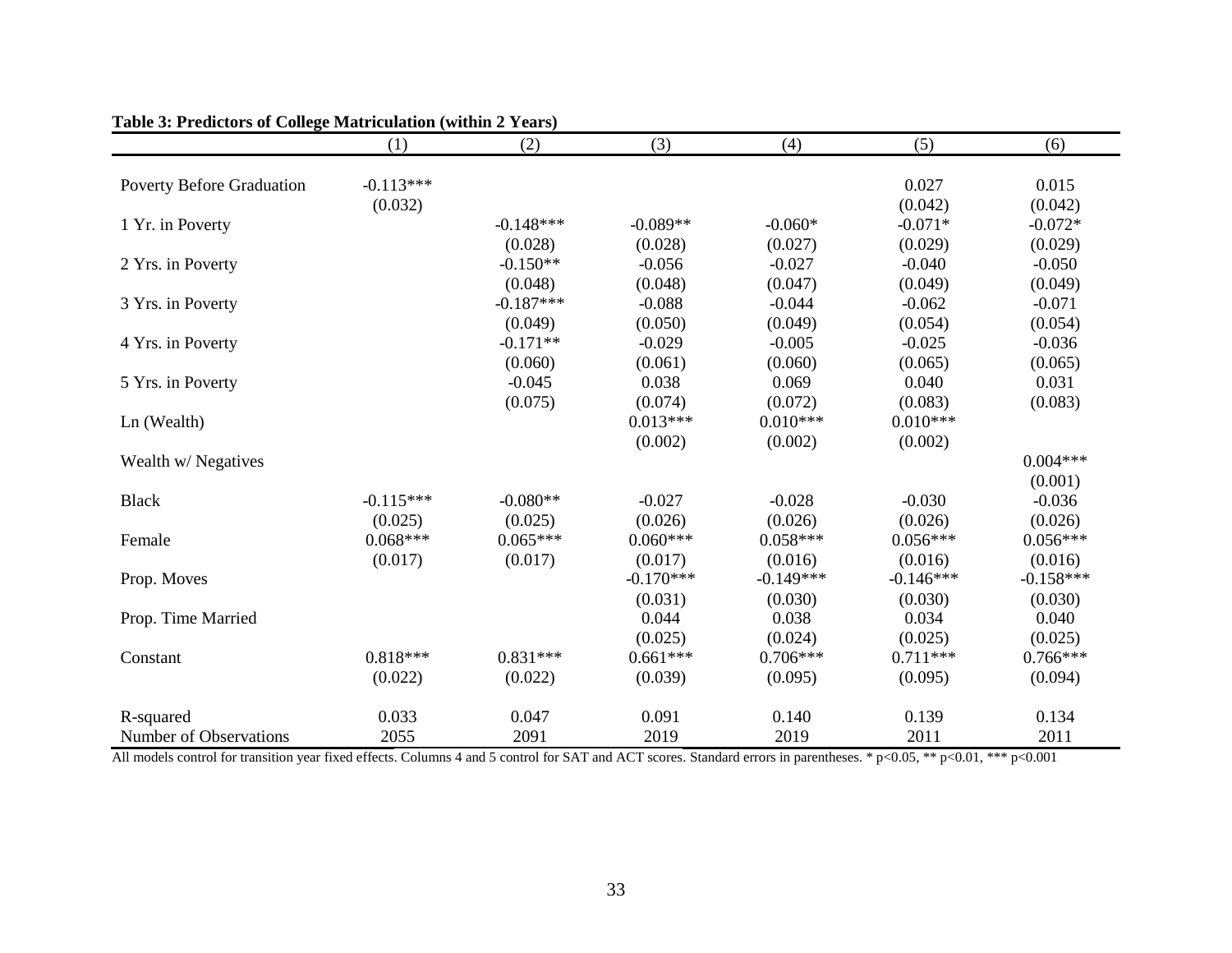|                                  | (1)         | (2)         | (3)        | (4)       | (5)       | (6)         |
|----------------------------------|-------------|-------------|------------|-----------|-----------|-------------|
| <b>Poverty Before Graduation</b> | $-0.204**$  |             |            |           | $-0.099$  | $-0.033$    |
|                                  | (0.072)     |             |            |           | (0.098)   | (0.095)     |
| 1 Yr. in Poverty                 |             | $-0.222***$ | $-0.170**$ | $-0.121*$ | $-0.101$  | $-0.099$    |
|                                  |             | (0.061)     | (0.061)    | (0.060)   | (0.064)   | (0.062)     |
| 2 Yrs. in Poverty                |             | $-0.001$    | 0.107      | 0.147     | 0.200     | 0.132       |
|                                  |             | (0.130)     | (0.131)    | (0.128)   | (0.138)   | (0.134)     |
| 3 Yrs. in Poverty                |             | $-0.218*$   | $-0.100$   | $-0.034$  | 0.006     | $-0.062$    |
|                                  |             | (0.111)     | (0.113)    | (0.110)   | (0.117)   | (0.114)     |
| 4 Yrs. in Poverty                |             | $-0.245$    | $-0.087$   | $-0.079$  | $-0.018$  | 0.011       |
|                                  |             | (0.147)     | (0.149)    | (0.146)   | (0.158)   | (0.153)     |
| 5 Yrs. in Poverty                |             | $-0.091$    | 0.028      | 0.068     | 0.165     | 0.084       |
|                                  |             | (0.148)     | (0.149)    | (0.146)   | (0.174)   | (0.169)     |
| Ln (Wealth)                      |             |             | $0.014**$  | 0.009     | 0.008     | 0.007       |
|                                  |             |             | (0.005)    | (0.005)   | (0.005)   | (0.005)     |
| <b>Black</b>                     | $-0.187***$ | $-0.169**$  | $-0.091$   | $-0.071$  | $-0.071$  | $-0.117*$   |
|                                  | (0.052)     | (0.053)     | (0.056)    | (0.056)   | (0.056)   | (0.054)     |
| Female                           | 0.060       | 0.060       | $0.070*$   | $0.087**$ | $0.085**$ | $0.086**$   |
|                                  | (0.033)     | (0.033)     | (0.033)    | (0.032)   | (0.032)   | (0.031)     |
| Prop. Moves                      |             |             | $-0.034$   | $-0.021$  | $-0.020$  | $-0.007$    |
|                                  |             |             | (0.073)    | (0.072)   | (0.072)   | (0.070)     |
| Prop. Time Married               |             |             | $0.147**$  | $0.140**$ | $0.137**$ | $0.103*$    |
|                                  |             |             | (0.053)    | (0.052)   | (0.052)   | (0.051)     |
| 1st Coll. a Comm. Coll.          |             |             |            |           |           | $-0.273***$ |
|                                  |             |             |            |           |           | (0.037)     |
| Constant                         | $0.649***$  | $0.664***$  | $0.362***$ | 0.024     | 0.035     | 0.295       |
|                                  | (0.038)     | (0.038)     | (0.080)    | (0.177)   | (0.177)   | (0.175)     |
| R-squared                        | 0.036       | 0.043       | 0.066      | 0.115     | 0.115     | 0.167       |
| Number of Observations           | 890         | 896         | 889        | 889       | 889       | 889         |

#### **Table 4: Predictors of College Persistence**

All models control for transition year. Columns 3 and 6 control for SAT and ACT scores. Standard errors in parentheses. \* p<0.05, \*\* p<0.01, \*\*\* p<0.001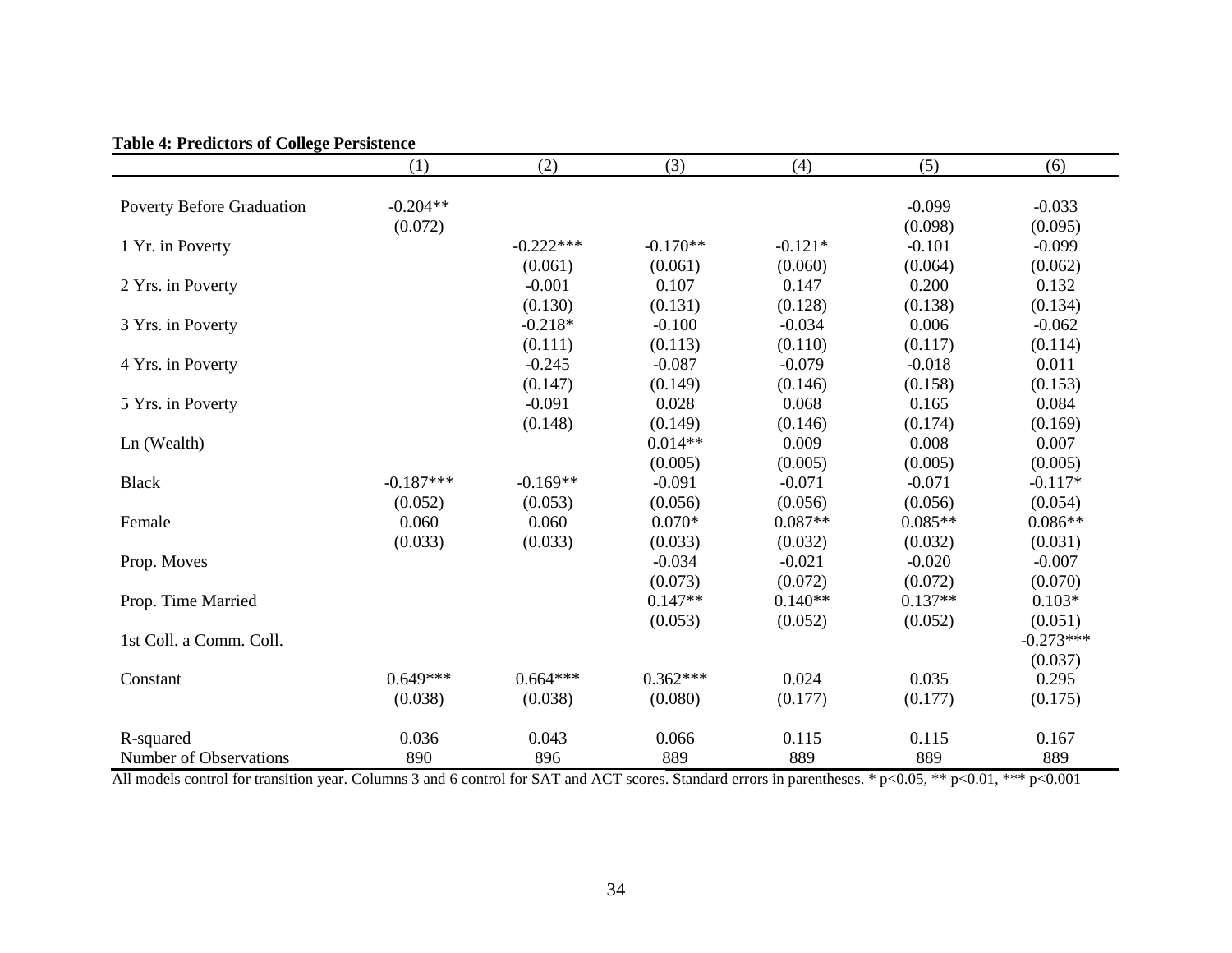|                            | (1)            | (2)            | (3)            | (4)         | (5)         |
|----------------------------|----------------|----------------|----------------|-------------|-------------|
|                            |                |                |                |             |             |
| Poverty in Grade 11/12     | $-0.263***$    |                |                |             | $-0.123***$ |
|                            | (0.022)        |                |                |             | (0.030)     |
| 1 Yr. in Poverty           |                | $-0.085***$    | $-0.045*$      | $-0.018$    | 0.012       |
|                            |                | (0.021)        | (0.022)        | (0.022)     | (0.023)     |
| 2 Yrs. in Poverty          |                | $-0.251***$    | $-0.176***$    | $-0.157***$ | $-0.109**$  |
|                            |                | (0.033)        | (0.034)        | (0.033)     | (0.035)     |
| 3 Yrs. in Poverty          |                | $-0.243***$    | $-0.140***$    | $-0.098**$  | $-0.026$    |
|                            |                | (0.034)        | (0.036)        | (0.035)     | (0.039)     |
| 4 Yrs. in Poverty          |                | $-0.287***$    | $-0.172***$    | $-0.160***$ | $-0.082$    |
|                            |                | (0.040)        | (0.043)        | (0.042)     | (0.046)     |
| 5 Yrs. in Poverty          |                | $-0.330***$    | $-0.238***$    | $-0.202***$ | $-0.080$    |
|                            |                | (0.049)        | (0.050)        | (0.048)     | (0.056)     |
| Ln (Wealth)                |                |                | $0.005**$      | 0.003       | 0.002       |
|                            |                |                | (0.002)        | (0.002)     | (0.002)     |
| <b>Black</b>               | $-0.081***$    | $-0.047*$      | $-0.004$       | $-0.013$    | $-0.017$    |
|                            | (0.018)        | (0.019)        | (0.020)        | (0.019)     | (0.019)     |
| Female                     | $0.072***$     | $0.067***$     | $0.073***$     | $0.062***$  | $0.064***$  |
|                            | (0.013)        | (0.013)        | (0.013)        | (0.013)     | (0.013)     |
| Prop. Moves                |                |                | $-0.097***$    | $-0.070**$  | $-0.067**$  |
|                            |                |                | (0.025)        | (0.024)     | (0.024)     |
| Prop. Time Married         |                |                | $0.101***$     | $0.090***$  | $0.090***$  |
|                            |                |                | (0.020)        | (0.019)     | (0.019)     |
| Constant                   | $0.836***$     | $0.857***$     | $0.720***$     | $0.955***$  | $0.961***$  |
|                            | (0.018)        | (0.018)        | (0.031)        | (0.078)     | (0.078)     |
|                            |                |                |                |             |             |
| Year fixed effect?         | Yes            | Yes            | Yes            | Yes         | Yes         |
| Control for SAT/ACT score? | N <sub>o</sub> | N <sub>o</sub> | N <sub>o</sub> | Yes         | Yes         |
| R-squared                  | 0.088          | 0.096          | 0.121          | 0.177       | 0.184       |
| Number of Observations     | 2463           | 2500           | 2420           | 2420        | 2411        |

# **Table 5: Predictors of High School Graduation**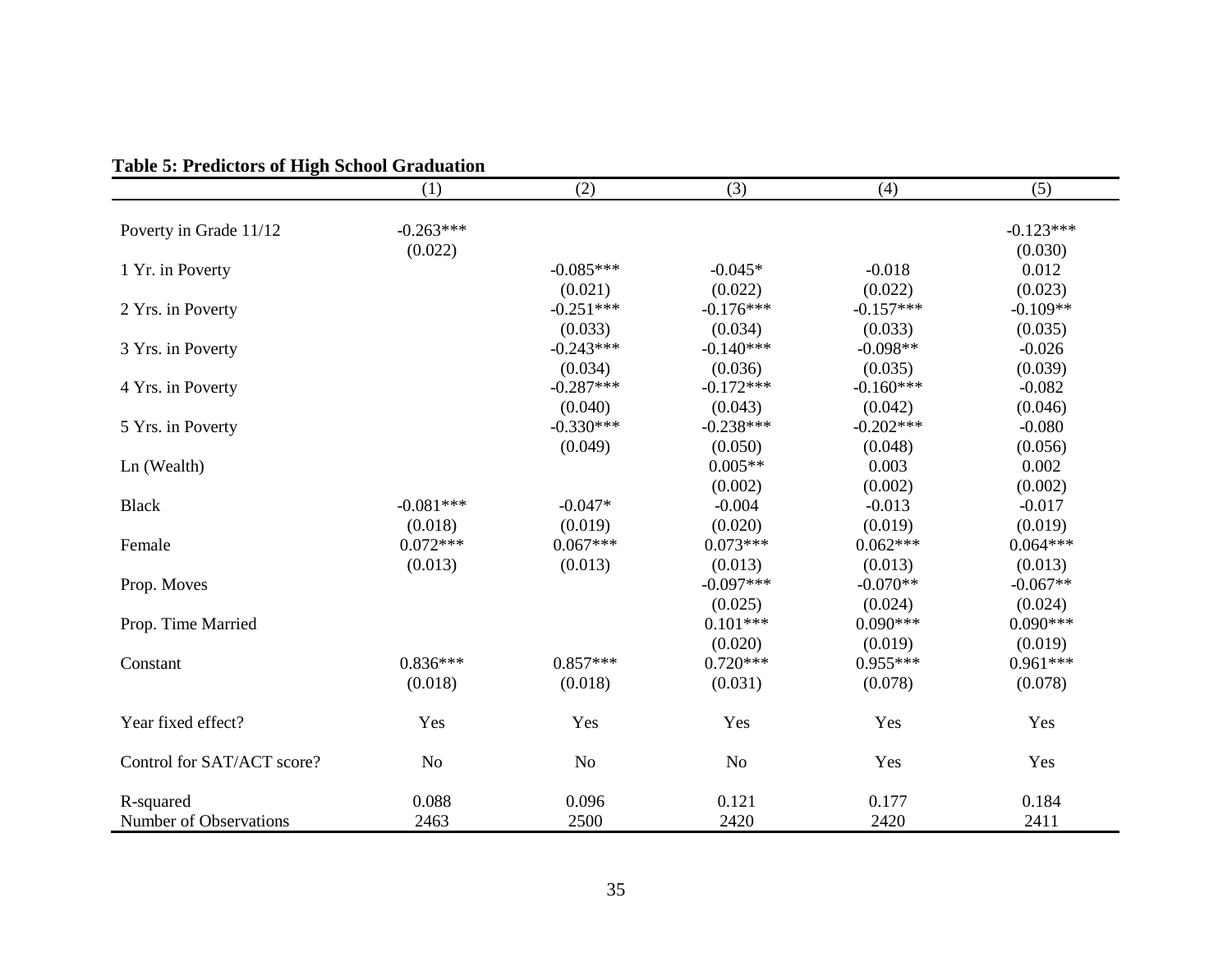All models control for transition year. Standard errors in parentheses. \* p<0.05, \*\* p<0.01, \*\*\* p<0.001

|                           | (1)         | (2)        | (3)       | (4)         |
|---------------------------|-------------|------------|-----------|-------------|
|                           |             |            |           |             |
| Permanent Income          | $0.141***$  | $0.096***$ | 0.043     | 0.020       |
|                           | (0.023)     | (0.027)    | (0.028)   | (0.027)     |
| Income Volatility         | $-0.021$    | $-0.007$   | 0.013     | $-0.014$    |
|                           | (0.061)     | (0.063)    | (0.061)   | (0.060)     |
| Ln (Wealth)               |             | 0.009      | 0.006     | 0.006       |
|                           |             | (0.005)    | (0.005)   | (0.005)     |
| <b>Black</b>              | $-0.124*$   | $-0.087$   | $-0.068$  | $-0.120*$   |
|                           | (0.052)     | (0.055)    | (0.055)   | (0.054)     |
| Female                    | $0.067*$    | $0.073*$   | $0.090**$ | $0.089**$   |
|                           | (0.032)     | (0.032)    | (0.032)   | (0.031)     |
| Prop. Moves               |             | $-0.047$   | $-0.044$  | $-0.022$    |
|                           |             | (0.074)    | (0.073)   | (0.071)     |
| Prop. Time Married        |             | 0.096      | $0.119*$  | 0.094       |
|                           |             | (0.055)    | (0.054)   | (0.053)     |
| 1st College a Comm. Coll. |             |            |           | $-0.274***$ |
|                           |             |            |           | (0.037)     |
| Constant                  | $-0.975***$ | $-0.649*$  | $-0.414$  | 0.103       |
|                           | (0.275)     | (0.293)    | (0.330)   | (0.328)     |
| R-squared                 | 0.068       | 0.073      | 0.114     | 0.166       |
| Observations              | 896         | 889        | 889       | 889         |

**Table 6: Income Volatility and College Persistence**

All models control for transition year fixed effects. Columns 3 and 4 control for SAT and ACT scores. Standard errors in parentheses \* p<0.05, \*\* p<0.01, \*\*\* p<0.001